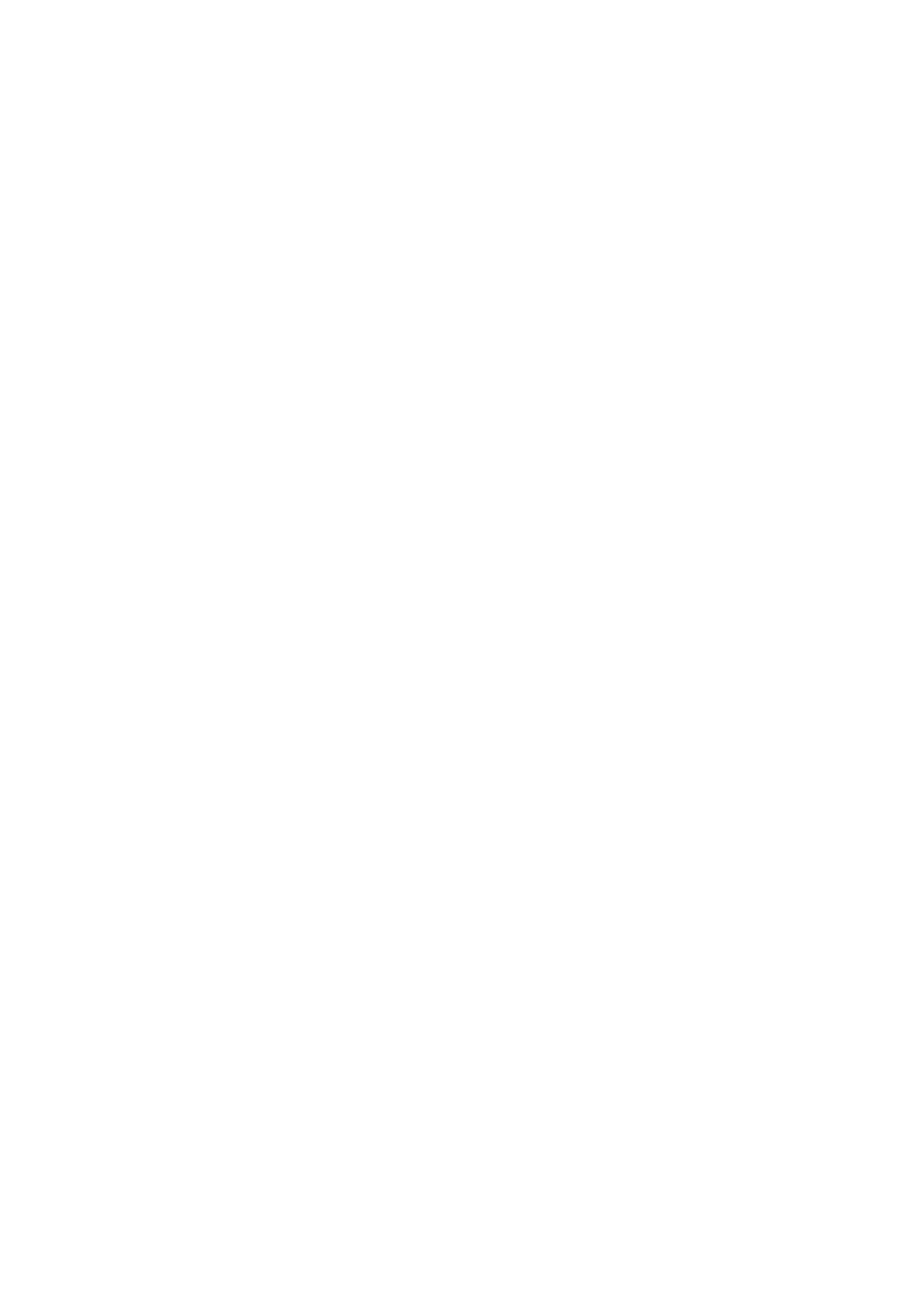# 1. Introduction.

This paper deals with the numerical approximation of incompressible flows in turbulent regime by means of grid adaptation techniques.

Grid adaptation techniques are currently used to solve fluid flow problems, providing large savings of computational complexity. The numerical analysis of this technique is largely based upon a well-sound mathematical analysis of the problem considered. However, the mathematical analysis of many standard turbulence models is not well developed up-to-date. Even more, some commonly used models, in particular the  $k-\varepsilon$  one, do not seem to be well posed from the mathematical point of view.

An emerging class of turbulence models that is increasingly used due to its accuracy and simplicity is provided by the Variational Multi-Scale (VMS) setting (see [16] for a general description of VMS models). This is a fully discrete model, that does not require a continuous modeling step. The VMS procedure yields a discrete equation for a finite element approximation of the flow, where the eddy viscosity only acts on the small resolved scales of the flow. A simple modeling of the eddy viscosity acting on these scales (the Smagorinsky model) is used. This kind of combination of variational multi-scale and Smagorinsky models for small scales yields numerical results similar to those provided by up-to-date Large Eddy Simulation (LES) models (see [17], [18], [19]).

We consider in this paper a VMS-Smagorinsky turbulence model for which we perform a numerical analysis that extends the usual one for standard discretizations of Navier-Stokes equations.

Let  $\Omega$  be a bounded connected domain in  $R^d$ ,  $d = 2$  or  $d = 3$ , with a Lipschitzcontinuous boundary  $\partial\Omega$ . We are interested in the finite element discretization of the Navier-Stokes equations in this domain relying on the variational multi-scale method, in cases where turbulence phenomena can occur. More precisely,

(i) For both the velocity and the pressure, we introduce two spaces of discretization, one called coarse and the other one called fine: Indeed, the fine space either is defined from a mesh which is refined from the mesh used for the coarse space or involves higher degree polynomials.

(ii) A further nonlinear viscosity term is added. In standard tubulence models, this viscosity can depend on other unknowns which are the solution of convection-diffusion equations, for instance the turbulent kinetic energy (see [2] for instance), or the temperature (see [3] for instance). Here, we have chosen to work with the simpler and well-known nonlinear Smagorinsky viscosity, introduced in [22].

We refer to [8, Chap. 2] for a complete description of this discretization which brings to light its interest for the approximation of turbulent flows.

We thus consider a variational multi-scale approximation of Navier-Stokes equations in turbulent regime for which the Smagorinsky eddy viscosity acts only on the small resolved scales of the flow. In a rather general finite element framework, relying on standard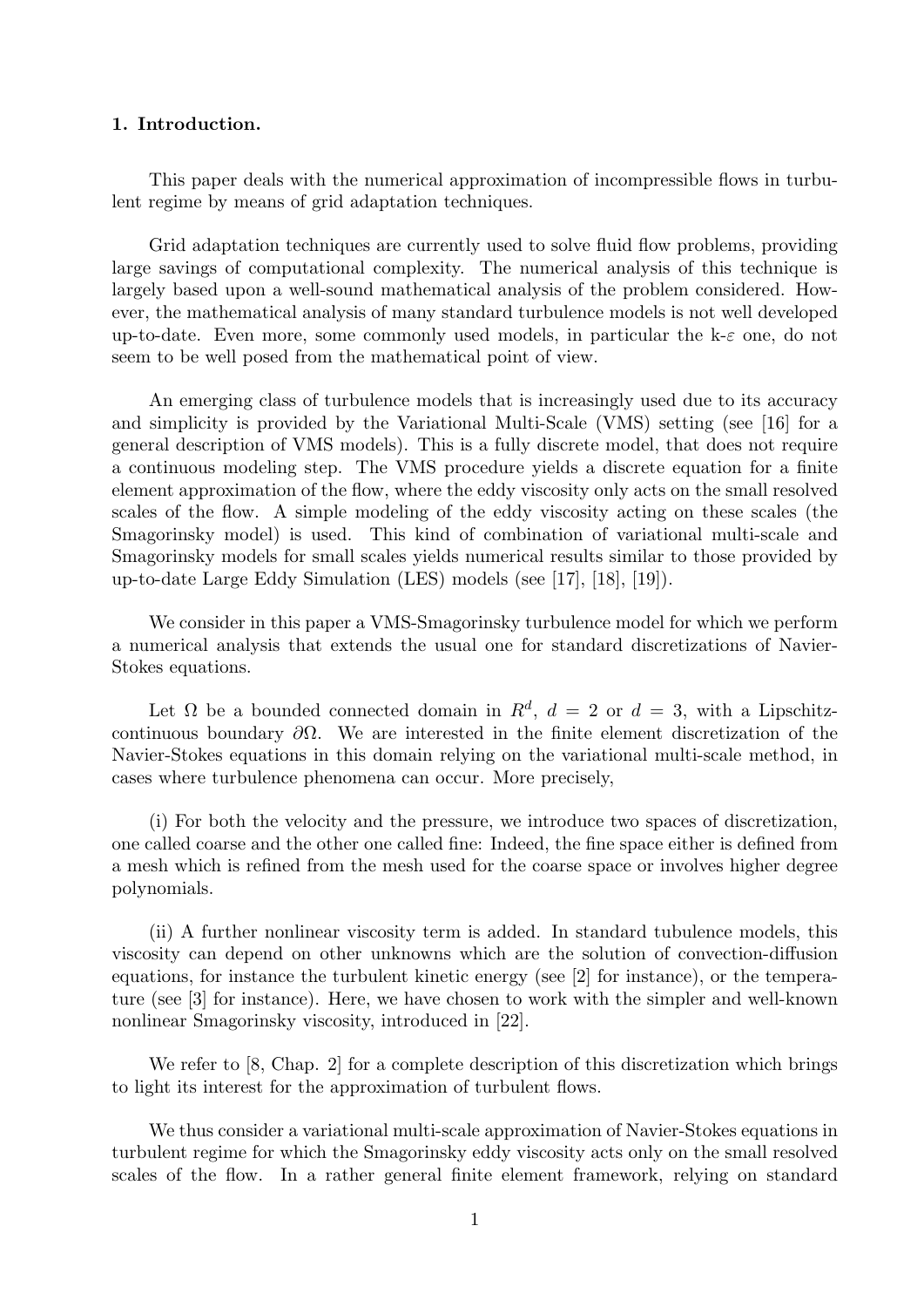arguments for nonlinear problems, we perform the a priori and a posteriori analysis of the discrete problem. This leads to optimal error estimates. A few numerical experiments are in good coherence with the theoretical results.

An outline of the paper is as follows.

• In Section 2, we present the continuous and discrete problems we work with and recall their main properties.

• Section 3 and 4 are devoted to the a priori and a posteriori analysis of the discretization, respectively.

- Numerical experiments are presented in Section 5.
- The final section presents the main conclusions of the paper.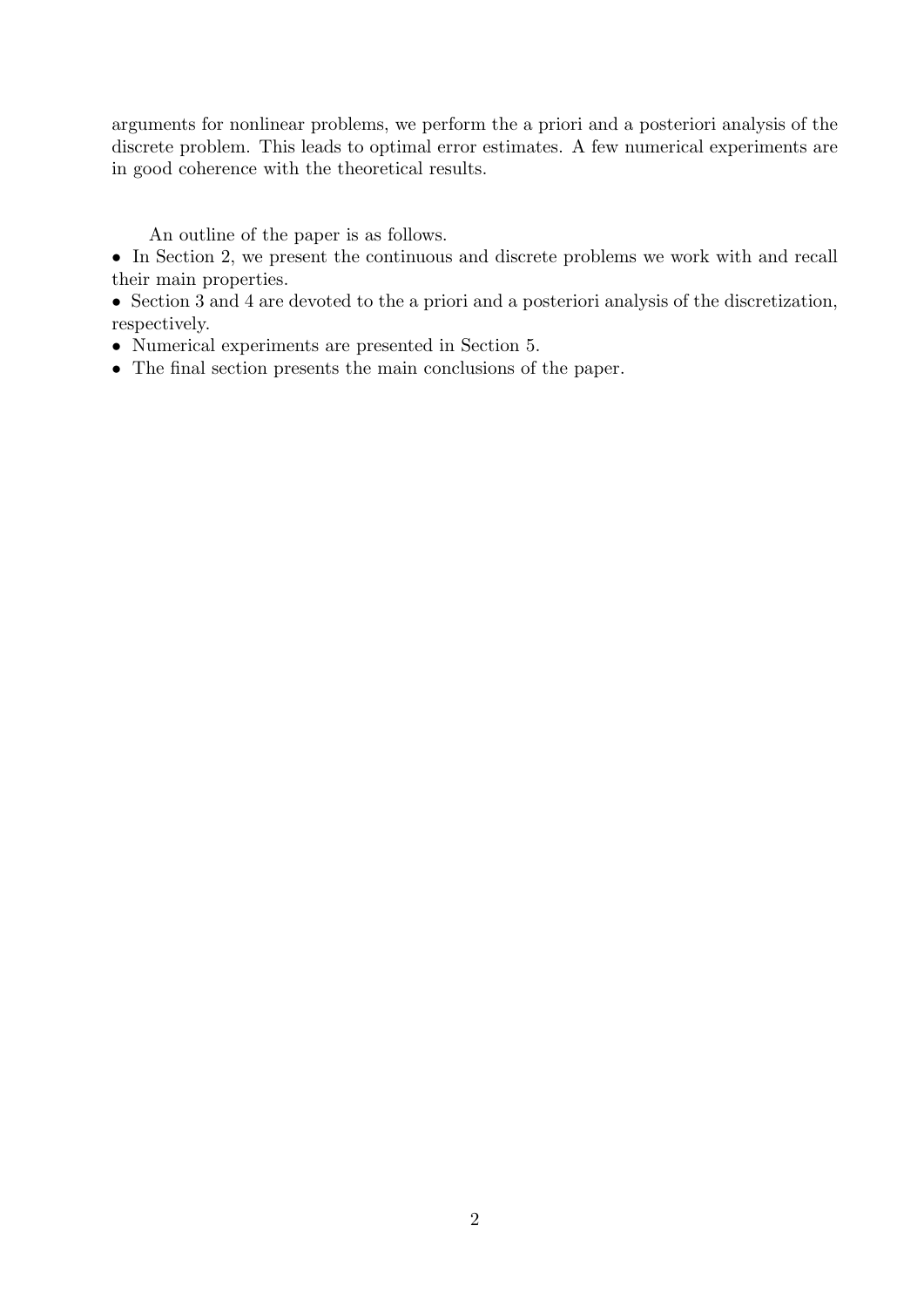### 2. The continuous and discrete problems.

We have decided for simplicity to work with homogeneous no-slip boundary conditions. In this case, the Navier–Stokes equations in  $\Omega$  read

$$
\begin{cases}\n-\nu \Delta u + (u \cdot \nabla)u + \operatorname{grad} p + f & \text{in } \Omega, \\
\operatorname{div} u = 0 & \text{in } \Omega, \\
u = 0 & \text{on } \partial \Omega.\n\end{cases}
$$
\n(2.1)

The unknowns are the velocity  $u$  and the pressure p of the fluid. The data are only the distribution f which represents a density of body forces, while the viscosity  $\nu$  of the fluid is a positive constant.

#### 2.1. Variational formulation of the continuous problem.

We consider the full scale of Sobolev spaces  $H^s(\Omega)$ ,  $s \in \mathbb{R}$ , and  $W^{m,p}(\Omega)$ ,  $m \in \mathbb{N}$ ,  $1 \leq p \leq \infty$ , equipped with the standard norms and seminorms. In order to write a variational formulation of problem (2.1), we also introduce the space  $H_0^1(\Omega)$  of functions in  $H^1(\Omega)$  vanishing on  $\partial\Omega$  and its dual space  $H^{-1}(\Omega)$ . We finally need the space

$$
L^2_{\circ}(\Omega) = \big\{ q \in L^2(\Omega); \int_{\Omega} q(x) \, \mathrm{d}x = 0 \big\}.
$$

Standard density results yield that system (2.1) (where the first two lines are satisfied in the distribution sense) is fully equivalent to the following variational problem

Find  $(\boldsymbol{u}, p)$  in  $H_0^1(\Omega)^d \times L^2_{\circ}(\Omega)$  such that

$$
\forall \mathbf{v} \in H_0^1(\Omega)^d, \qquad a(\mathbf{u}, \mathbf{v}) + c(\mathbf{u}, \mathbf{u}, \mathbf{v}) + b(\mathbf{v}, p) = \langle \mathbf{f}, \mathbf{v} \rangle, \n\forall q \in L_0^2(\Omega), \qquad b(\mathbf{u}, q) = 0,
$$
\n(2.2)

where  $\langle \cdot, \cdot \rangle$  stands for the duality pairing between  $H^{-1}(\Omega)^d$  and  $H_0^1(\Omega)^d$ . The bilinear forms  $a(\cdot, \cdot)$  and  $b(\cdot, \cdot)$  are defined by

$$
a(\boldsymbol{u},\boldsymbol{v})=\nu\,\int_{\Omega}(\mathbf{grad}\,\boldsymbol{u})(\boldsymbol{x})\,:\,(\mathbf{grad}\,\boldsymbol{v})(\boldsymbol{x})\,\mathrm{d}\boldsymbol{x},\qquad b(\boldsymbol{v},q)=-\int_{\Omega}(\mathrm{div}\,\boldsymbol{v})(\boldsymbol{x})\,q(\boldsymbol{x})\,\mathrm{d}\boldsymbol{x},
$$

while the trilinear form  $c(\cdot, \cdot, \cdot)$  is given by

$$
c(\boldsymbol{w},\boldsymbol{u},\boldsymbol{v})=\int_\Omega \bigl((\boldsymbol{w} \,\cdot\, \nabla)\boldsymbol{u}\bigr)(\boldsymbol{x})\,\cdot\, \boldsymbol{v}(\boldsymbol{x})\,\mathrm{d}\boldsymbol{x}.
$$

We now recall the main properties of this problem from [13, Chap. IV, Sect. 2.1] and [23, Chap. 2, Sect. 1], and also the regularity results on its solution from [14, Section 7.3.3] and [9].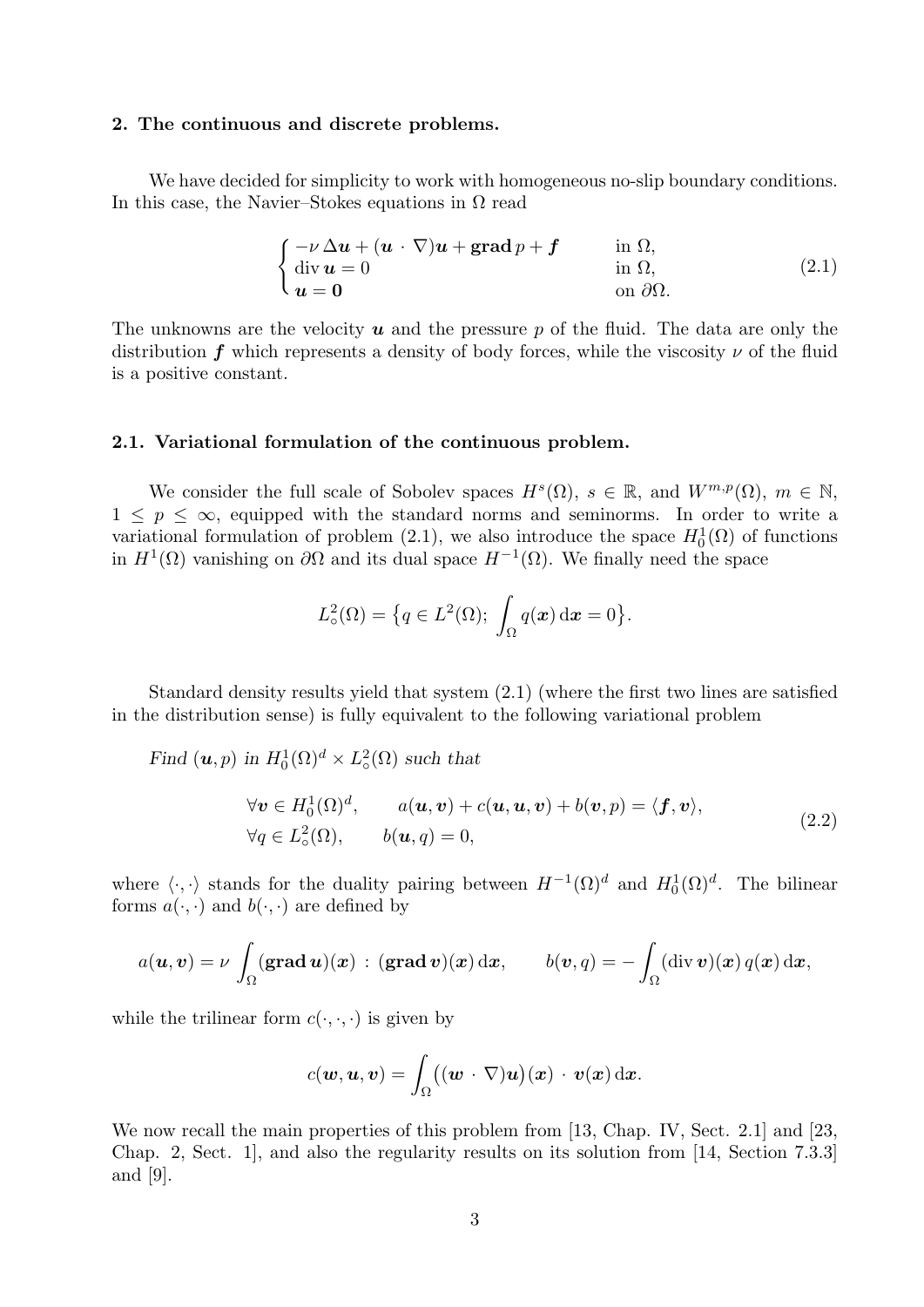The form  $a(\cdot, \cdot)$  is continuous on  $H^1(\Omega)^d \times H^1(\Omega)^d$  and elliptic on  $H_0^1(\Omega)^d$ . The form  $b(\cdot, \cdot)$  is continuous on  $H^1(\Omega)^d \times L^2(\Omega)$  and satisfies the following inf-sup condition, for a constant  $\beta_0 > 0$ ,

$$
\forall q \in L^2_{\circ}(\Omega), \quad \sup_{\boldsymbol{v} \in H^1_0(\Omega)^d} \frac{b(\boldsymbol{v}, q)}{\|\boldsymbol{v}\|_{H^1(\Omega)^d}} \ge \beta_0 \|q\|_{L^2(\Omega)}.
$$
 (2.3)

The form  $c(\cdot,\cdot,\cdot)$  is continuous on  $H^1(\Omega)^d \times H^1(\Omega)^d \times H^1(\Omega)^d$  owing to Sobolev imbeddings and satisfies the following anti-symmetry property, valid for any divergence-free function  $\boldsymbol{w}$  in  $H^1(\Omega)^d$ ,

$$
\forall \mathbf{v} \in H_0^1(\Omega)^d, \quad c(\mathbf{w}, \mathbf{v}, \mathbf{v}) = 0. \tag{2.4}
$$

By combining all these properties with Brouwer's fixed-point theorem, the following results can be derived.

**Proposition 2.1.** (i) For any data  $f$  in  $H^{-1}(\Omega)^d$ , problem (2.2) admits at least a solution. Moreover this solution satisfies

$$
\|\mathbf{u}\|_{H^1(\Omega)^d} + \|p\|_{L^2(\Omega)} \le c \|f\|_{H^{-1}(\Omega)^d},\tag{2.5}
$$

where the constant c only depends on  $\Omega$ ,  $\nu$  and  $\beta_0$ . (ii) If the data  $f$  and the viscosity  $\nu$  satisfy

$$
\frac{\mathcal{N}}{\nu^2}\,\|{\bm f}\|_{H^{-1}(\Omega)^d}<1,
$$

where N is the norm of  $c(\cdot, \cdot, \cdot)$ , this solution is unique.

(iii) If the data f belong to  $L^2(\Omega)^d$ , the solution  $(u, p)$  belongs to  $H^{s+1}(\Omega)^d \times H^s(\Omega)$  for all  $s \leq s_0$ , with  $\frac{1}{2} \leq s_0 \leq 1$  in the general case,  $\frac{1}{2} < s_0 \leq 1$  when  $\Omega$  is a polygon or a polyhedron, and  $s_0 = 1$  when  $\Omega$  is convex.

# 2.2. The discrete problem.

From now on, we assume that  $\Omega$  is a polygon  $(d = 2)$  or a polyhedron  $(d = 3)$ . We introduce a regular family  $(\mathcal{T}_h)_h$  of triangulations of  $\Omega$  by triangles or tetrahedra, in the sense that, for each h:

- $\overline{\Omega}$  is the union of all elements of  $\mathcal{T}_h$ ;
- The intersection of two different elements of  $\mathcal{T}_h$ , if not empty, is a vertex or a whole edge or a whole face of both of them;

• The ratio of the diameter  $h_K$  of any element K of  $\mathcal{T}_h$  to the diameter of its inscribed circle or sphere is smaller than a constant  $\sigma$  independent of h.

As usual, h stands for the maximum of the diameters  $h_K$ ,  $K \in \mathcal{T}_h$ .

For each h, we introduce a pair of finite element spaces  $\mathbb{X}_h$  and  $\mathbb{M}_h$  associated with the triangulation  $\mathcal{T}_h$  on which we make the following assumption, in order to work with a conforming discretization

$$
\mathbb{X}_h \subset H_0^1(\Omega)^d \qquad \text{and} \qquad \mathbb{M}_h \subset L^2(\Omega). \tag{2.6}
$$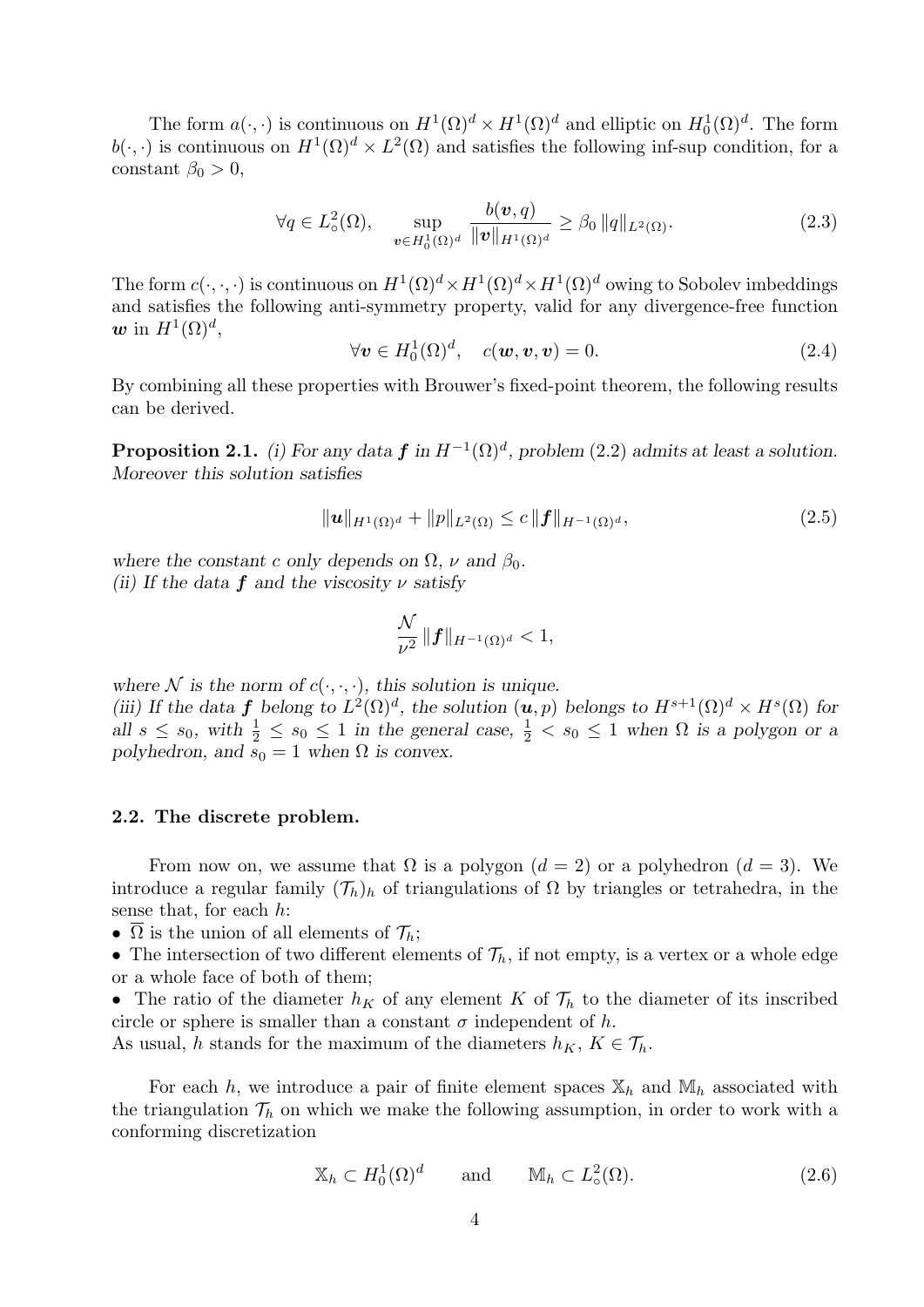In view of a variational multi-scale discretization, we also consider another pair of finite element spaces  $\mathbb{X}_{h'}$  and  $\mathbb{M}_{h'}$  which will be finer than the previous ones, in a sense which is made precise later on. There also, we assume that

$$
\mathbb{X}_{h'} \subset H_0^1(\Omega)^d \qquad \text{and} \qquad \mathbb{M}_{h'} \subset L^2(\Omega). \tag{2.7}
$$

We make the further assumption that both intersections  $\mathbb{X}_h \cap \mathbb{X}_{h'}$  and  $\mathbb{M}_h \cap \mathbb{M}_{h'}$  are reduced to {0} and set

$$
\overline{\mathbb{X}}_h = \mathbb{X}_h \oplus \mathbb{X}_{h'}
$$
 and 
$$
\overline{\mathbb{M}}_h = \mathbb{M}_h \oplus \mathbb{M}_{h'}.
$$
 (2.8)

**Remark 2.2.** Most often, the spaces  $\overline{X}_h$  and  $\overline{M}_h$  are constructed from  $X_h$  and  $M_h$  in one of the following ways:

(i) They are built with polynomials of the same degree as  $\mathbb{X}_h$  and  $\mathbb{M}_h$  but associated with a triangulation  $\mathcal{T}_{h'}$  constructed from  $\mathcal{T}_h$  by a refinement;

(ii) They are still associated with the triangulation  $\mathcal{T}_h$  but higher degrees of polynomials are used on each K in  $\mathcal{T}_h$ .

In both cases, there is not a unique way to build the spaces  $\mathbb{X}_{h'}$  and  $\mathbb{M}_{h'}$  to have (2.8). Space  $\mathbb{X}_{h}$ , for instance, may be constructed by means of a surjective linear operator of restriction or interpolation  $\Pi_h : \overline{\mathbb{X}}_h \to \mathbb{X}_h$ , by

$$
\mathbb{X}_{h'} = (\mathrm{Id} - \Pi_h) \overline{\mathbb{X}}_h,
$$

where Id is the identity operator. Space  $\mathbb{M}_{h'}$  is built from  $\overline{\mathbb{M}}_h$  similarly. In this way  $\mathbb{X}_{h'}$ and  $M_{h'}$  do not need to be explicitly constructed.

We model the eddy viscosity by means of the Smagorinsky model: We associate with each function  $\boldsymbol{v}$  in  $H_0^1(\Omega)^d$  its eddy viscosity  $\nu_S(\boldsymbol{v})$  defined by

$$
\forall K \in \mathcal{T}_h, \quad \nu_S(v)|_K = (C_S h_K)^2 |\mathbf{grad}\, v|,\tag{2.9}
$$

where  $|\cdot|$  here denotes the Euclidean norm on  $\mathbb{R}^{d \times d}$ . The quantity  $C_S$  is called Smagorinsky constant, and several values of it have been proposed. It is typically equal to 0.18, (see Germano [11], [12]) although it can be dynamically adapted in a time-dependent computation (see Lilly [20]). It can also be adjusted close to solid walls, in order to avoid over-diffusion (see Van Driest [24]).

In the sequel we shall assume that the interpolation operator  $\Pi_h$  is defined from  $H_0^1(\Omega)^d$  onto  $\mathbb{X}_h$  and satisfies the following stability property:

$$
\forall \mathbf{v} \in H_0^1(\Omega)^d, \quad \|\Pi_h \mathbf{v}\|_{H^1(\Omega)^d} \leq c \|\mathbf{v}\|_{H^1(\Omega)^d}.
$$
 (2.10)

We are thus in a position to write the discrete problem. It reads:

Find  $(\overline{\mathbf{u}}_h, \overline{p}_h)$  in  $\overline{\mathbb{X}}_h \times \overline{\mathbb{M}}_h$  such that

$$
\forall \overline{\boldsymbol{v}}_h \in \overline{\mathbb{X}}_h, \qquad a(\overline{\boldsymbol{u}}_h, \overline{\boldsymbol{v}}_h) + c(\overline{\boldsymbol{u}}_h, \overline{\boldsymbol{u}}_h, \overline{\boldsymbol{v}}_h) + b(\overline{\boldsymbol{v}}_h, \overline{p}_h) + a_S(\overline{\boldsymbol{u}}_h, \overline{\boldsymbol{v}}_h) = \langle \boldsymbol{f}, \overline{\boldsymbol{v}}_h \rangle, \qquad (2.11)
$$
  

$$
\forall \overline{q}_h \in \overline{\mathbb{M}}_h, \qquad b(\overline{\boldsymbol{u}}_h, \overline{q}_h) = 0,
$$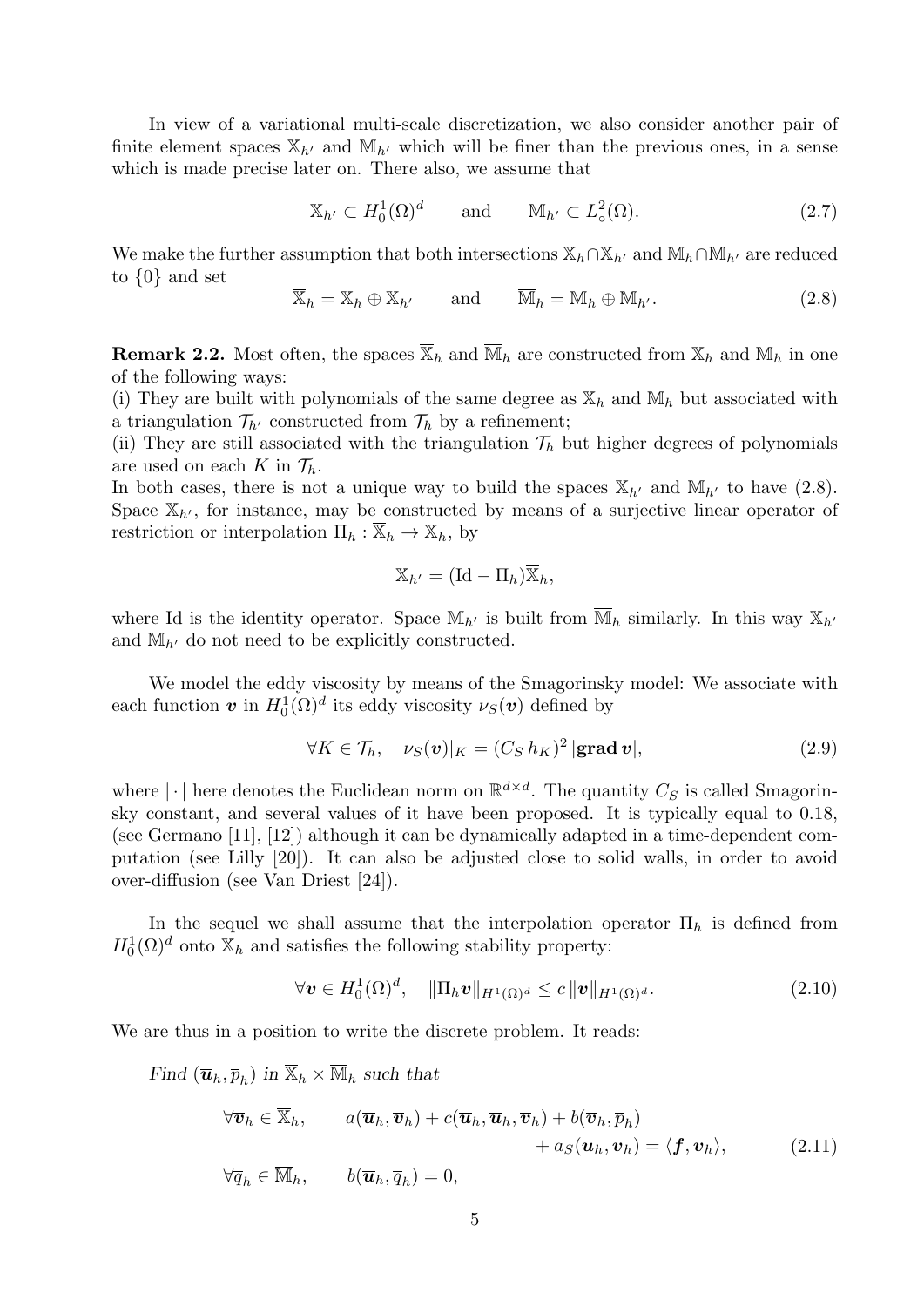where the "Smagorinsky" eddy viscosity form  $a_S(\cdot, \cdot)$  is now defined by

$$
a_S(\boldsymbol{u}, \boldsymbol{v}) = \int_{\Omega} \nu_S(\boldsymbol{u}_{h'})(\boldsymbol{x}) \left(\text{grad } \boldsymbol{u}_{h'}\right)(\boldsymbol{x}) : (\text{grad } \boldsymbol{v}_{h'})(\boldsymbol{x}) \, d\boldsymbol{x}
$$
  
with  $\boldsymbol{u}_{h'} = (\text{Id} - \Pi_h) \boldsymbol{u}, \ \boldsymbol{v}_{h'} = (\text{Id} - \Pi_h) \boldsymbol{v}.$  (2.12)

It can be noted that, up to the eddy viscosity term  $a_S(\overline{u}_h, \overline{v}_h)$ , this problem is constructed from (2.2) by the Galerkin method. This term models the sub-grid eddy viscosity effects, that are taken into account by means of the Smagorinsky model with a projection term  $(\text{Id} - \Pi_h)$  that filters out the action of eddy viscosity on the large resolved scales.

Remark 2.3. The standard Smagorinsky model models the eddy viscosity effects by the form  $\widetilde{a_S}$  defined by

$$
\widetilde{a_S}(\boldsymbol{u},\boldsymbol{v})=\int_{\Omega}\nu_S(\boldsymbol{u})(\boldsymbol{x})\,(\mathbf{grad}\,\boldsymbol{u})(\boldsymbol{x})\,:\,(\mathbf{grad}\,\boldsymbol{v})(\boldsymbol{x})\,\mathrm{d}\boldsymbol{x}.
$$

This form  $\widetilde{a_S}$  does not include the projection term, so the eddy viscosity acts on both large and small resolved scales. This produces an over-diffusive effect, that the projection term intends to correct.

Remark 2.4. Let us define the residual of the Navier-Stokes equations by duality: For any triplet  $(\overline{\bm{v}}; \bm{v}, q)$  in  $H^1(\Omega)^d \times H^1(\Omega)^d \times L^2(\Omega)$ , the quantity  $R(\overline{\bm{v}}; \bm{v}, q)$  belongs to  $H^{-1}(\Omega)^d$ and satisfies

$$
\forall \mathbf{w} \in H_0^1(\Omega)^d, \quad \langle R(\overline{\mathbf{v}}; \mathbf{v}, q), \mathbf{w} \rangle = a(\mathbf{v}, \mathbf{w}) + c(\overline{\mathbf{v}}, \mathbf{v}, \mathbf{w}) + b(\mathbf{w}, q) - \langle \mathbf{f}, \mathbf{w} \rangle, \qquad (2.13).
$$

Then, problem (2.11) is equivalent to the following variational multi-scale method

Find  $(\overline{\boldsymbol{u}}_h, \overline{p}_h)$  satisfying

$$
\overline{\boldsymbol{u}}_h = \boldsymbol{u}_h + \boldsymbol{u}_{h'}, \qquad \overline{p}_h = p_h + p_{h'}, \qquad (2.14)
$$

where the pair  $(u_h, p_h)$  is a solution of the problem

Find  $(\boldsymbol{u}_h, p_h)$  in  $\mathbb{X}_h \times \mathbb{M}_h$  such that

$$
\forall \boldsymbol{v}_h \in \mathbb{X}_h, \qquad a(\boldsymbol{u}_h, \boldsymbol{v}_h) + c(\overline{\boldsymbol{u}}_h, \boldsymbol{u}_h, \boldsymbol{v}_h) + b(\boldsymbol{v}_h, p_h) = -\langle R(\overline{\boldsymbol{u}}_h; \boldsymbol{u}_{h'}, p_{h'}), \boldsymbol{v}_h \rangle, \forall q_h \in \mathbb{M}_h, \qquad b(\boldsymbol{u}_h, q_h) = -b(\boldsymbol{u}_{h'}, q_h),
$$
\n(2.15)

and the pair  $(\mathbf{u}_{h'}, p_{h'})$  is a solution of the problem

Find  $(\mathbf{u}_{h'}, p_{h'})$  in  $\mathbb{X}_{h'} \times \mathbb{M}_{h'}$  such that

$$
\forall \mathbf{v}_{h'} \in \mathbb{X}_{h'}, \qquad a(\mathbf{u}_{h'}, \mathbf{v}_{h'}) + c(\overline{\mathbf{u}}_h, \mathbf{u}_{h'}, \mathbf{v}_{h'}) + b(\mathbf{v}_{h'}, p_{h'}) + a_S(\mathbf{u}_{h'}, \mathbf{v}_{h'}) = -\langle R(\overline{\mathbf{u}}_h; \mathbf{u}_h, p_h), \mathbf{v}_{h'} \rangle, \qquad (2.16) \forall q_{h'} \in \mathbb{M}_{h'}, \qquad b(\mathbf{u}_{h'}, q_{h'}) = -b(\mathbf{u}_h, q_{h'}).
$$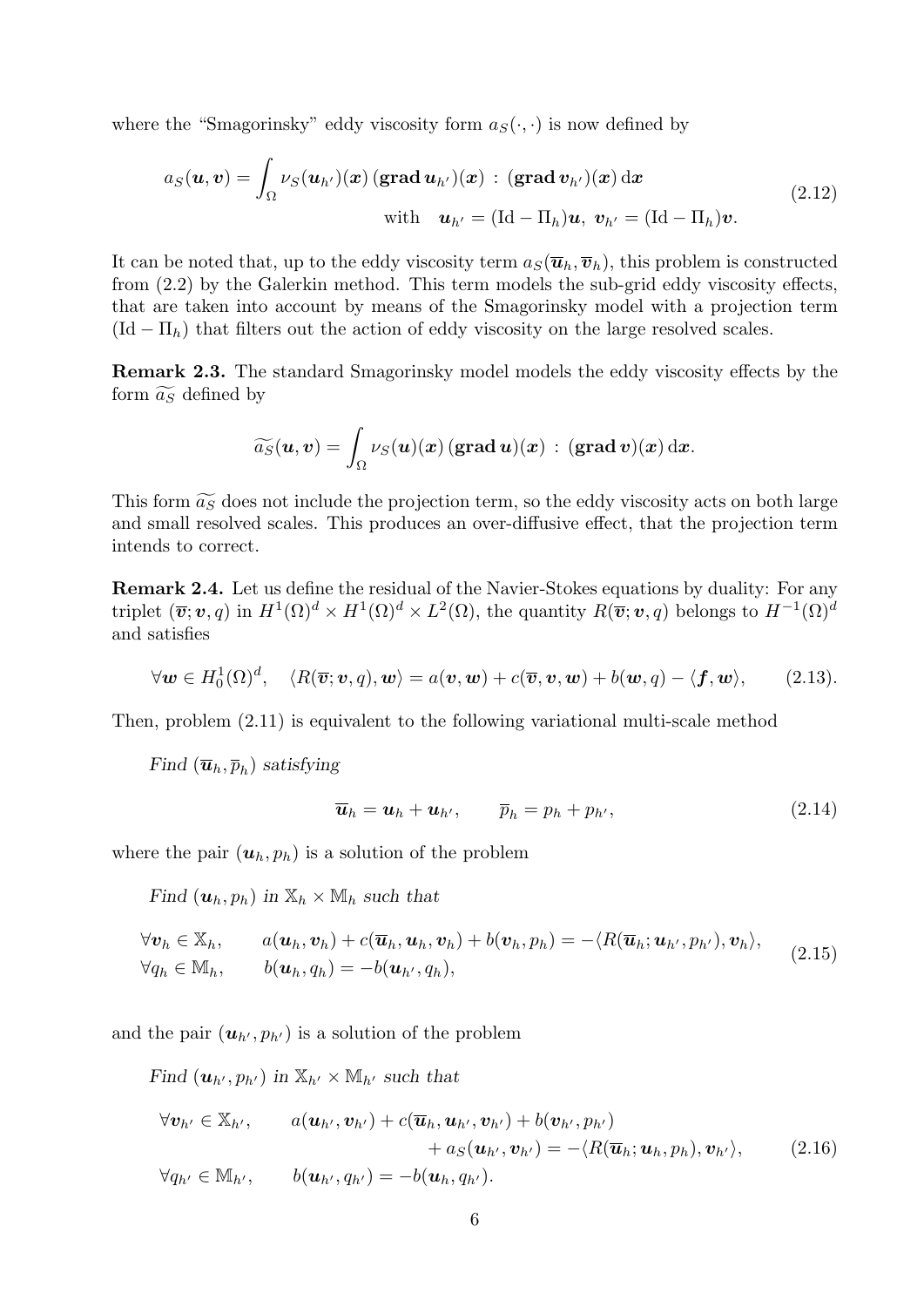Indeed, observe that, when taking  $\bar{v}_h$  equal to  $v_h$  (in  $\mathbb{X}_h$ ) in (2.11), the term  $a_S(\bar{u}_h, \bar{v}_h)$ vanishes. It follows that if  $(\overline{\mathbf{u}}_h, \overline{p}_h)$  satisfies  $(2.11)$ , then  $(\mathbf{u}_h, p_h)$  satisfies  $(2.15)$ . Also, (2.16) follows from (2.11) by taking  $\bar{v}_h = v_{h'}$  and  $\bar{p}_h = p_{h'}$  as test functions. Finally (2.11) follows from  $(2.15)-(2.16)$  by summing up these equations, and using that from  $(2.14)$ ,  $u_{h'} = (\text{Id} - \Pi_h)\overline{u}_{h'}$ .

This new formulation brings to light the fact that the Smagorinsky eddy viscosity term only acts on the small scales of the discretization. Moreover, that method (2.11) is a method with two grids, but it only needs a grid and an interpolation operator on a virtual coarser grid to be programmed. In fact, method (2.11) includes three grid levels: Large resolved scales (those of  $\mathbb{X}_h$ ), small resolved scales (those of  $\mathbb{X}_{h'}$ ) and un-resolved scales (the remaining scales, that are taken into account by means of the eddy diffusion term).

There also, the existence of a solution to problem (2.11) can be derived by using Brouwer's fixed point theorem. However we prefer to postpone this proof to the next section where a more precise result is established.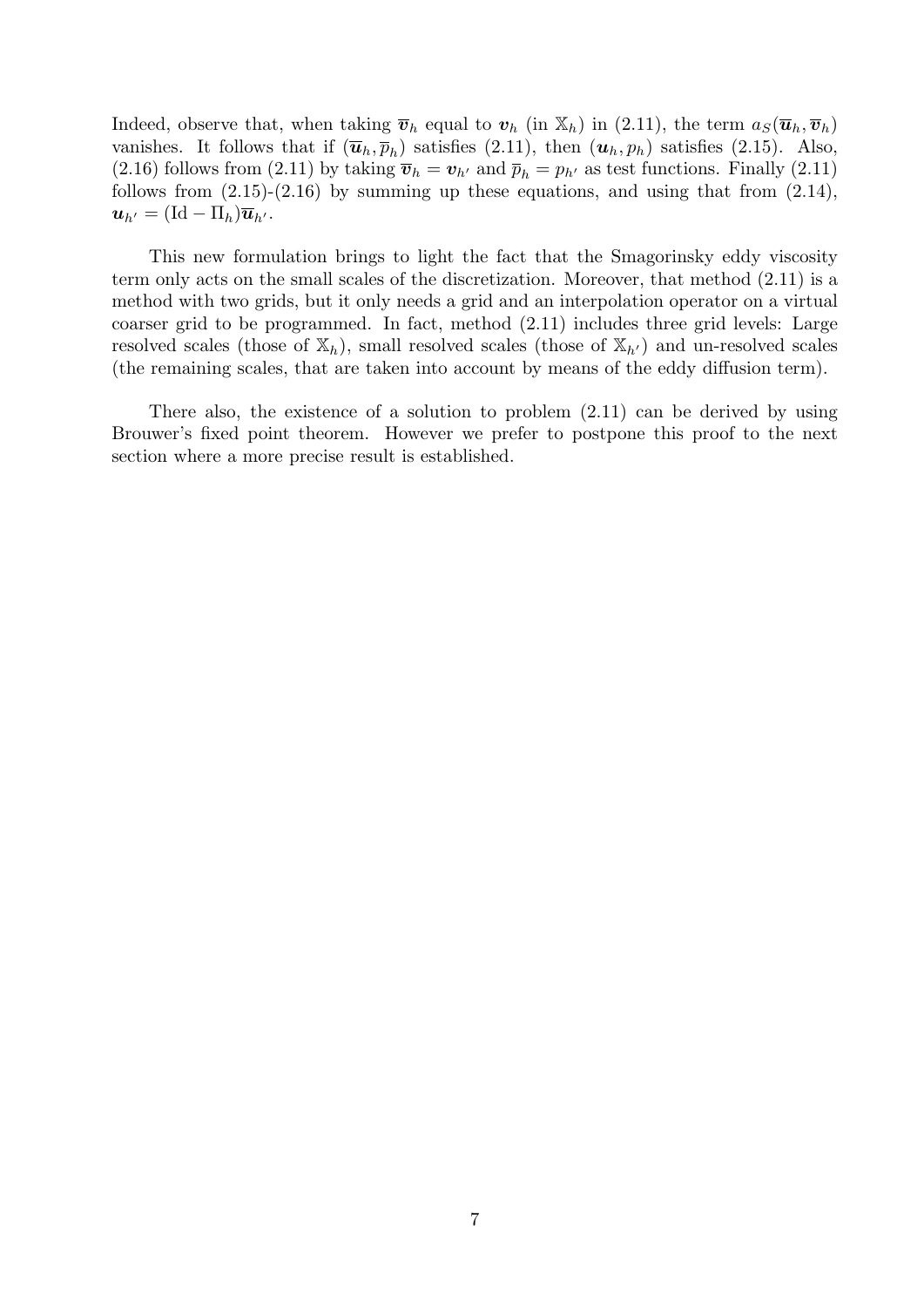#### 3. A priori analysis.

As now standard for nonlinear problems, the a priori analysis of the discrete problem (2.11) is performed thanks to the discrete implicit function theorem due to Brezzi, Rappaz and Raviart [7]. This requires some further notation that we now introduce.

We are led to make two further hypotheses:

(i) There exists a constant  $\overline{\beta}$  independent of h such that

$$
\forall \overline{q}_h \in \overline{\mathbb{M}}_h, \quad \sup_{\overline{\boldsymbol{v}}_h \in \overline{\mathbb{X}}_h} \frac{b(\overline{\boldsymbol{v}}_h, \overline{q}_h)}{\|\overline{\boldsymbol{v}}_h\|_{H^1(\Omega)^d}} \ge \overline{\beta} \|\overline{q}_h\|_{L^2(\Omega)}.
$$
\n(3.1)

(ii) For each nonnegative integer k, let  $\mathcal{P}_k(K)$  denote the space of restrictions to K of polynomials with d variables and total degree  $\leq k$ . Then,  $\overline{\mathbb{X}}_h$  contains the space

$$
\mathbb{X}_h^1 = \left\{ \boldsymbol{v}_h \in H_0^1(\Omega)^d; \ \forall K \in \mathcal{T}_h, \ v_h|_K \in \mathcal{P}_1(K)^d \right\},\tag{3.2}
$$

and  $\overline{\mathbb{M}}_h$  contains either the space

$$
\mathbb{M}_h^1 = \left\{ q_h \in H^1(\Omega) \cap L^2(\Omega); \ \forall K \in \mathcal{T}_h, \ q_h|_K \in \mathcal{P}_1(K) \right\},\tag{3.3}
$$

or the space

$$
\mathbb{M}_h^0 = \left\{ q_h \in L^2(\Omega); \ \forall K \in \mathcal{T}_h, \ q_h |_K \in \mathcal{P}_0(K) \right\}.
$$
\n
$$
(3.4)
$$

This last assumption is satisfied by all the finite element spaces we work with.

In what follows,  $c, c', \ldots$  stand for generic constants that may vary from line to line, but are always independent of h.

#### 3.1. Some notation.

Let  $S$  denote the Stokes operator, more precisely the operator which associates with any data f in  $H^{-1}(\Omega)^d$  the part u of the solution  $(u, p)$  of the problem

Find  $(\boldsymbol{u}, p)$  in  $H_0^1(\Omega)^d \times L^2_{\circ}(\Omega)$  such that

$$
\forall \mathbf{v} \in H_0^1(\Omega)^d, \qquad a(\mathbf{u}, \mathbf{v}) + b(\mathbf{v}, p) = \langle \mathbf{f}, \mathbf{v} \rangle, \n\forall q \in L_0^2(\Omega), \qquad b(\mathbf{u}, q) = 0.
$$
\n(3.5)

It follows from the properties of the forms  $a(\cdot, \cdot)$  and  $b(\cdot, \cdot)$  stated in Section 2.1 that this problem is well-posed. So, the operator S is well defined and continuous from  $H^{-1}(\Omega)^d$ into  $H_0^1(\Omega)^d$ . Owing to the inf-sup condition (2.3), it is readily checked that problem (2.2) can equivalently be written as a fixed-point equation

$$
\mathcal{F}(\boldsymbol{u}) = \boldsymbol{u} - \mathcal{SG}(\boldsymbol{u}) = 0, \quad \text{with} \quad \mathcal{G}(\boldsymbol{u}) = \boldsymbol{f} - (\boldsymbol{u} \cdot \nabla)\boldsymbol{u}. \tag{3.6}
$$

Similarly, let  $\overline{S}_h$  be the discrete Stokes operator, i.e., the operator which associates with any data  $f$  in  $H^{-1}(\Omega)^d$  the part  $\overline{u}_h$  of the solution  $(\overline{u}_h, \overline{p}_h)$  of the problem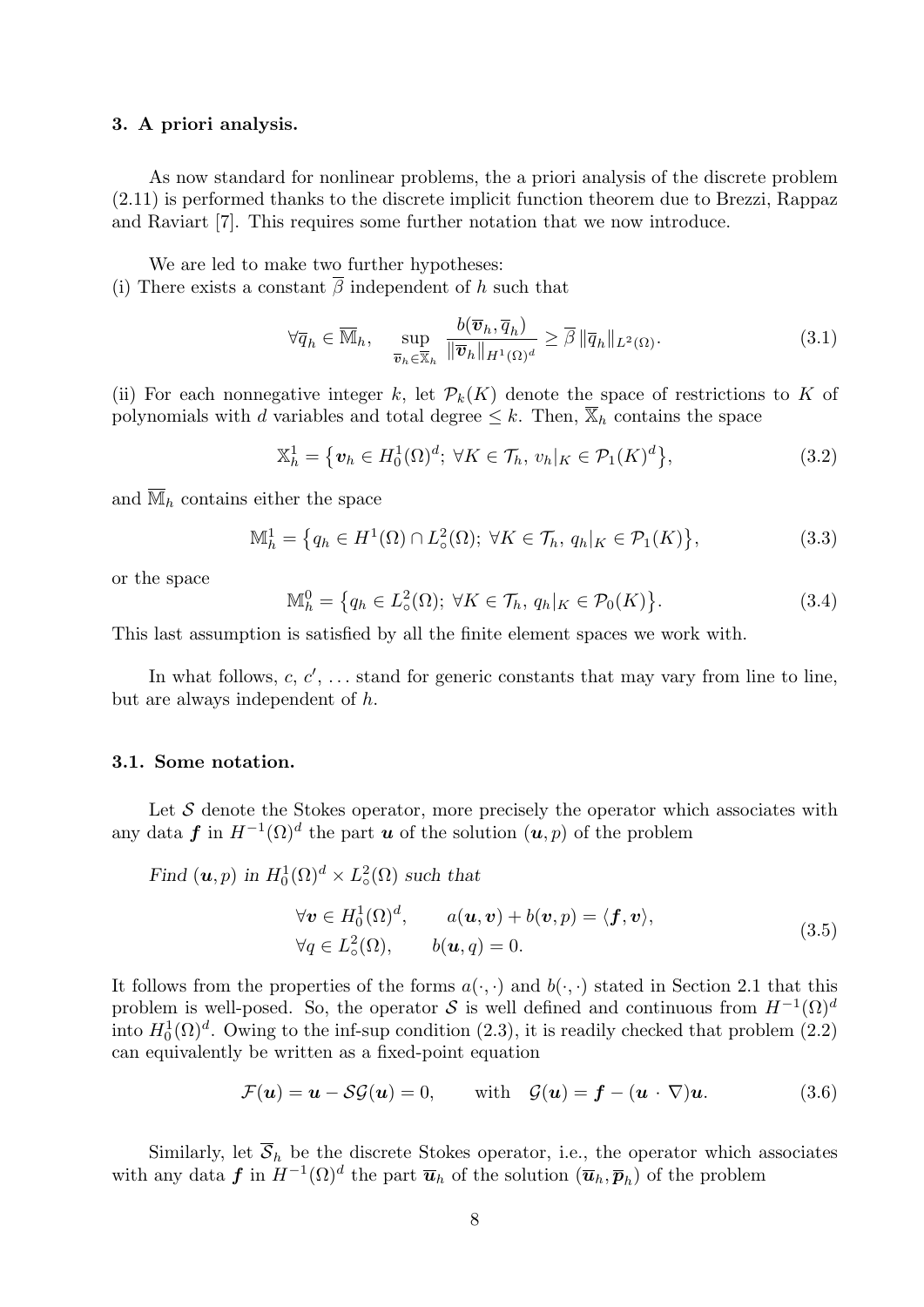Find  $(\overline{\mathbf{u}}_h, \overline{p}_h)$  in  $\overline{\mathbb{X}}_h \times \overline{M}_h$  such that

$$
\forall \overline{\boldsymbol{v}}_h \in \overline{\mathbb{X}}_h, \qquad a(\overline{\boldsymbol{u}}_h, \overline{\boldsymbol{v}}_h) + b(\overline{\boldsymbol{v}}_h, \overline{p}_h) = \langle \boldsymbol{f}, \overline{\boldsymbol{v}}_h \rangle, \forall \overline{q}_h \in \overline{\mathbb{M}}_h, \qquad b(\overline{\boldsymbol{u}}_h, \overline{q}_h) = 0.
$$
\n(3.7)

There also, owing to (3.1) this operator is well-defined.

Let us now introduce the mapping associated with the Smagorinsky form: It is defined from  $H_0^1(\Omega)^d$  into  $H^{-1}(\Omega)^d$  by

$$
\forall \mathbf{u} \in H_0^1(\Omega)^d, \ \forall \mathbf{v} \in H_0^1(\Omega)^d, \quad \langle A_S(\mathbf{u}), \mathbf{v} \rangle = a_S(\mathbf{u}, \mathbf{v}). \tag{3.8}
$$

Thus, problem (2.11) can equivalently be written

$$
\mathcal{F}_h(\overline{\boldsymbol{u}}_h) = \overline{\boldsymbol{u}}_h - \overline{\mathcal{S}}_h \overline{\mathcal{G}}_h(\overline{\boldsymbol{u}}_h) = 0, \quad \text{with} \quad \overline{\mathcal{G}}_h(\boldsymbol{u}) = \mathcal{G}(\boldsymbol{u}) - \mathcal{A}_S(\boldsymbol{u}) \tag{3.9}
$$

To go further, we need some properties of the operator  $\overline{S}_h$ .

# 3.2. Basic properties of the discrete Stokes operator.

The stability property of the operator  $\overline{S}_h$  is immediately derived by taking  $\overline{v}_h$  equal to  $\overline{u}_h$  in problem (3.7).

**Lemma 3.1.** The operator  $\overline{S}_h$  satisfies the following stability property: For all f in  $H^{-1}(\Omega)^d$ ,

$$
\|\overline{\mathcal{S}}_h f\|_{H^1(\Omega)^d} \leq c \sup_{\overline{\boldsymbol{v}}_h \in \overline{\mathbb{X}}_h} \frac{\langle f, \overline{\boldsymbol{v}}_h \rangle}{\|\overline{\boldsymbol{v}}_h\|_{H^1(\Omega)^d}}.
$$
(3.10)

We refer to [6,  $\S$ IV.2] and [13, Chap. II] among others for the following convergence properties which require the assumptions on  $\overline{X}_h$  and  $\overline{M}_h$  made in the beginning of the section.

**Lemma 3.2.** The operator  $\overline{S}_h$  satisfies the following convergence property: For all  $f$  in  $L^2(\Omega)^d$ ,

$$
\|(\mathcal{S}-\overline{\mathcal{S}}_h)\boldsymbol{f}\|_{H^1(\Omega)^d} \le ch^{s_0} \|\boldsymbol{f}\|_{L^2(\Omega)^d},\tag{3.11}
$$

where the real number  $s_0$  is introduced in Proposition 2.1.

From Lemmas 3.1 and 3.2, we easily derive that, for all  $f$  in  $H^{-1}(\Omega)^d$ ,

$$
\lim_{h \to 0} \|(\mathcal{S} - \overline{\mathcal{S}}_h) f\|_{H^1(\Omega)^d} = 0,
$$
\n(3.12)

which will be of great use in what follows.

# 3.3. Preliminary lemmas.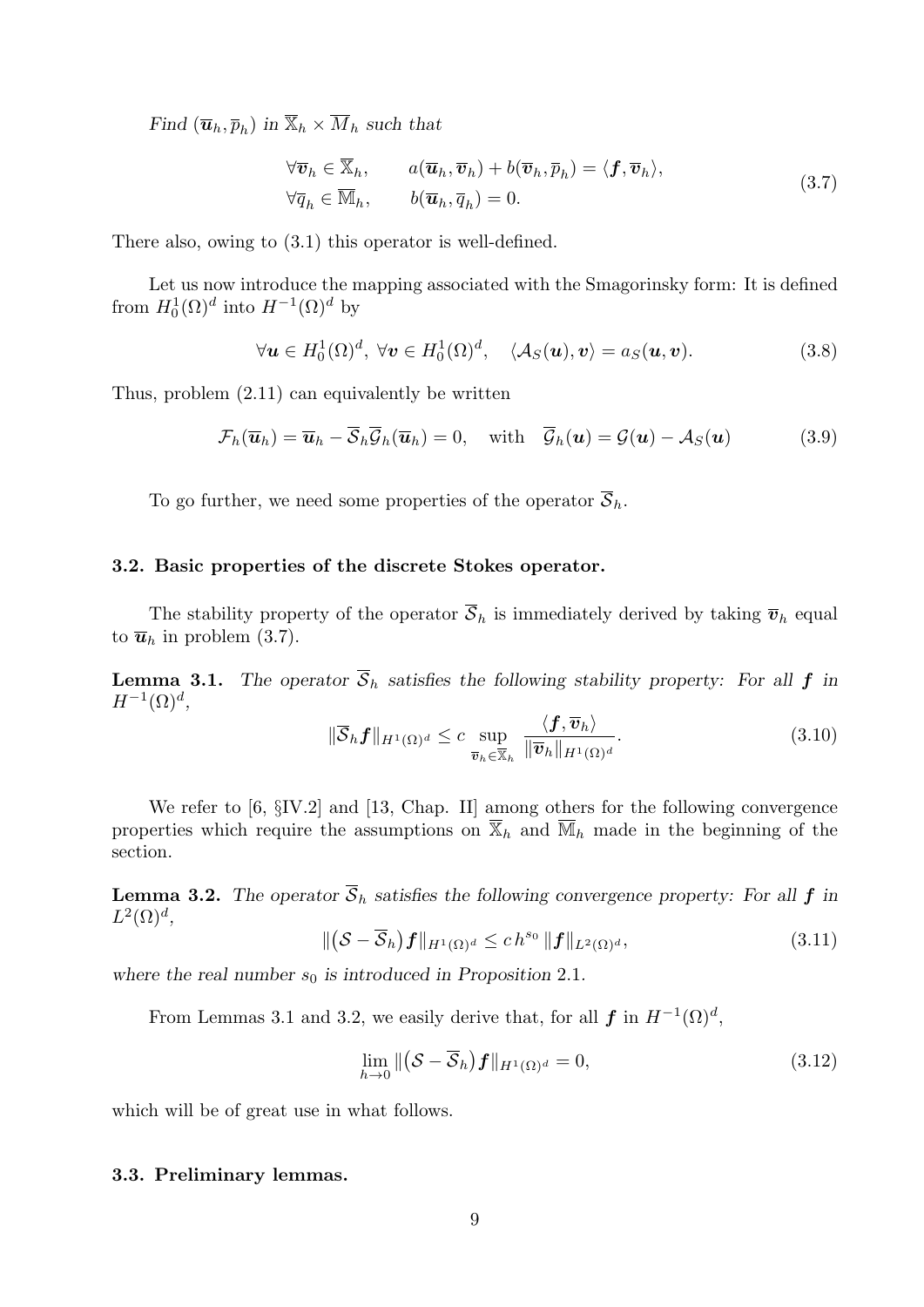From now on, we assume that f belongs to  $L^2(\Omega)^d$  and that  $(u, p)$  is a nonsingular solution of problem (2.2), in the sense made precise in [7], see also [13, Chap. IV, Sect. 3.1]: The operator  $D\mathcal{F}(u) = \text{Id} - SD\mathcal{G}(u)$  is an isomorphism of  $H_0^1(\Omega)^d$  (where D denotes the differential operator with respect to  $u$ ). It can be noted that this assumption is much less restrictive than the global uniqueness of the solution (see part (ii) of Proposition 2.1) since it only ensures its local uniqueness.

We denote by  $\mathcal{L}(E, F)$  the space of linear continuous mappings from a normed space E on another normed space F and by E the space of endomorphisms of  $H_0^1(\Omega)^d$ :  $\mathcal{E} =$  $\mathcal{L}(H^1_0(\Omega)^d, H^1_0(\Omega)^d).$ 

**Lemma 3.3.** If property (2.10) holds, there exists an  $h_0 > 0$  such that, for all  $h \leq h_0$ , the operator  $D\mathcal{F}_h(\boldsymbol{u})$  is an isomorphism of  $H_0^1(\Omega)^d$  and the norm  $\mu$  of its inverse is bounded independently of h.

Proof: We have

$$
D\mathcal{F}_h(\boldsymbol{u})=D\mathcal{F}(\boldsymbol{u})+\big(\mathcal{S}-\overline{\mathcal{S}}_h\big)D\mathcal{G}(\boldsymbol{u})+\overline{\mathcal{S}}_h\;\big(D\mathcal{G}(\boldsymbol{u})-D\overline{\mathcal{G}}_h(\boldsymbol{u})\big).
$$

Since  $D\mathcal{F}(u)$  is an isomorphism of  $H_0^1(\Omega)^d$ , the desired property will be established if the last two terms in the previous expansion tend to zero. We study successively these two terms.

1) We have

$$
D\mathcal{G}(\boldsymbol{u}) \cdot \boldsymbol{w} = -(\boldsymbol{u} \cdot \nabla)\boldsymbol{w} - (\boldsymbol{w} \cdot \nabla)\boldsymbol{u}.
$$
 (3.13)

Since  $s_0 > \frac{1}{2}$  $\frac{1}{2}$ , see Proposition 2.1, the mapping:  $w \mapsto D\mathcal{G}(u) \cdot w$  sends the unit sphere of  $H_0^1(\Omega)^d$  into a compact subset of  $H^{-1}(\Omega)^d$ . Thus, since for all  $\varepsilon > 0$ , a compact subset admits an overlap by a finite number of balls with centre  $f_i$  and radius  $\varepsilon$ , applying (3.12) to all these  $f_i$  yields that

$$
\lim_{h \to 0} \|(\mathcal{S} - \overline{\mathcal{S}}_h) D\mathcal{G}(u)\|_{\mathcal{E}} = 0.
$$
\n(3.14)

2) Since  $D\mathcal{G}(u) - D\overline{\mathcal{G}}_h(u)$  is equal to  $D\mathcal{A}_S(u)$  and thanks to (3.10), we have to evaluate the quantity, for w running through the unit ball of  $H_0^1(\Omega)^d$  and  $\overline{z}_h$  running through the unit ball of  $\overline{\mathbb{X}}_h$ ,

$$
\begin{aligned} \mathcal{B}_S(\boldsymbol{u};\boldsymbol{w},\overline{\boldsymbol{z}}_h) = C_S^2 \sum_{K\in\mathcal{T}_h} h_K^2\,\Bigl(\int_K |\mathbf{grad\,}\boldsymbol{u}^*|(\boldsymbol{x}) (\mathbf{grad\,}\boldsymbol{w}^*)(\boldsymbol{x})\,:\,(\mathbf{grad\,}\overline{\boldsymbol{z}}_h^*)(\boldsymbol{x})\,\mathrm{d}\boldsymbol{x} \\ &\quad + \int_K \bigl(\frac{\mathbf{grad\,}\boldsymbol{u}^*}{|\mathbf{grad\,}\boldsymbol{u}^*|}\bigr)(\boldsymbol{x})\,(\mathbf{grad\,}\boldsymbol{u}^*)(\boldsymbol{x})\,:\,(\mathbf{grad\,}\overline{\boldsymbol{z}}_h^*)(\boldsymbol{x})\,\mathrm{d}\boldsymbol{x}\Bigr), \end{aligned}
$$

where for brevity, for any function  $v$ , we denote by  $v^*$  the function  $(\mathrm{Id} - \Pi_h)v$ . By using Cauchy–Schwarz inequalities and also property (2.10), we obtain

$$
|\mathcal{B}_S(\boldsymbol{u};\boldsymbol{w},\overline{\boldsymbol{z}}_h)|\leq C_S^2\sum_{K\in\mathcal{T}_h}h_K^2\,\|\text{{\bf grad}}\,\boldsymbol{u}\|_{L^2(K)^{d\times d}}\|\text{{\bf grad}}\,\boldsymbol{w}\|_{L^2(K)^{d\times d}}\|\text{{\bf grad}}\,\overline{\boldsymbol{z}}_h\|_{L^\infty(K)^{d\times d}}.
$$

We recall from [4, Chap. VII, Prop. 4.2] the local inverse inequality, valid for any polynomial  $\varphi$  of fixed degree,

$$
\|\varphi\|_{L^{\infty}(K)} \le c \, h_K^{-\frac{d}{2}} \, \|\varphi\|_{L^2(K)}.
$$
\n(3.15)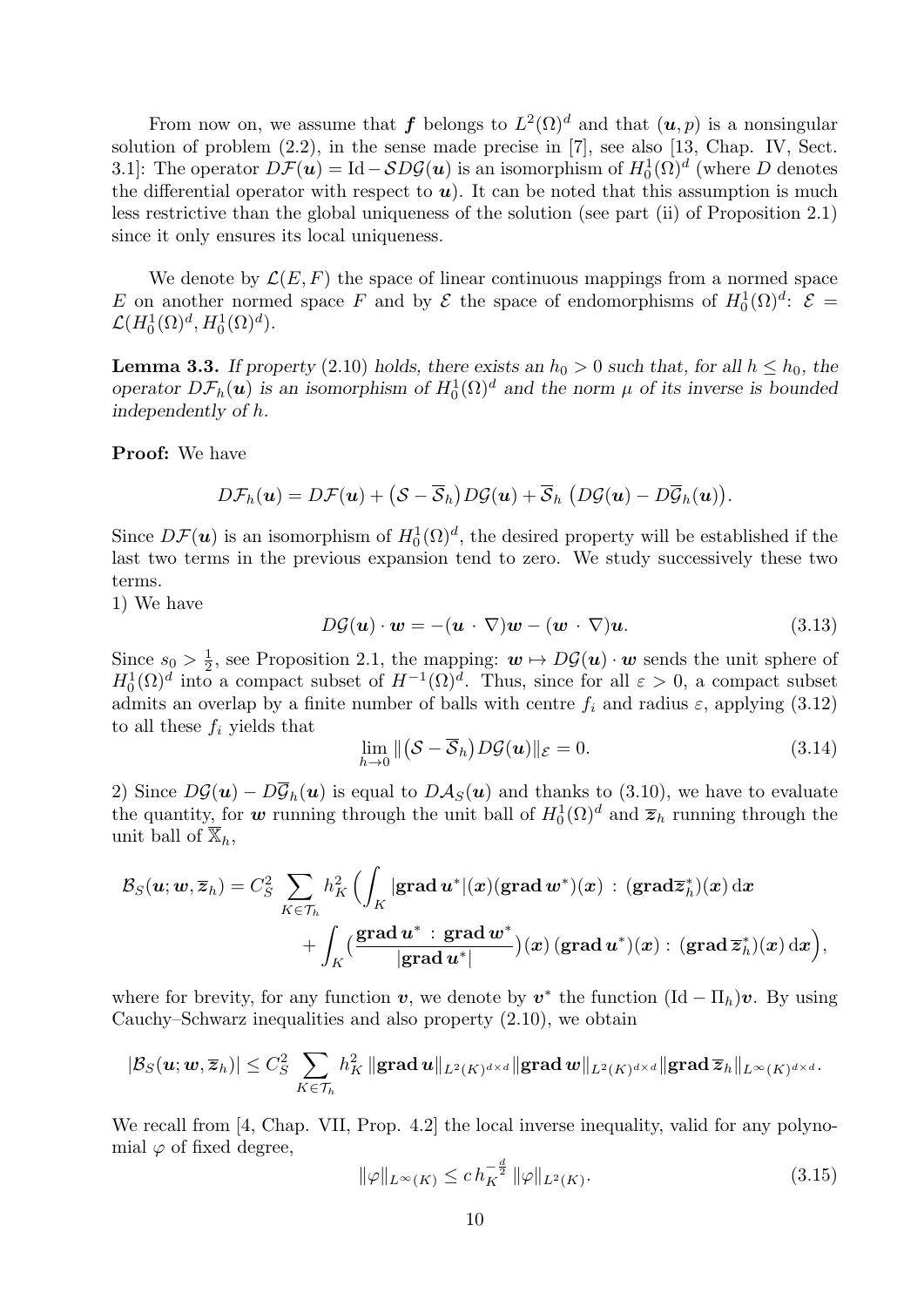Applying it to each component of  $\mathbf{grad}\,\overline{z}_h$  yields

$$
|\mathcal{B}_S(\bm{u};\bm{w},\overline{\bm{z}}_h)| \leq c h^{2-\frac{d}{2}} \, \|\bm{u}\|_{H^1(\Omega)^d} \, \|\bm{w}\|_{H^1(\Omega)^d} \, \|\bm{z}_h\|_{H^1(\Omega)^d},
$$

whence

$$
||D\mathcal{G}(u)-D\overline{\mathcal{G}}_h(u)||_{\mathcal{L}(H_0^1(\Omega)^d,H^{-1}(\Omega)^d)} \leq c\,h^{2-\frac{d}{2}}\,||u||_{H^1(\Omega)^d},
$$

and

$$
\lim_{h \to 0} \|\overline{\mathcal{S}}_h \left( D\mathcal{G}(u) - D\mathcal{G}_h(u) \right) \|_{\mathcal{E}} = 0. \tag{3.16}
$$

This concludes the proof of the lemma.

**Lemma 3.4.** If property  $(2.10)$  holds, there exists a neighbourhood of u and a constant  $\lambda > 0$  independent of h such that the operator  $D\mathcal{F}_h$  satisfies the following Lipschitz property for any  $v$  in this neighbourhood

$$
||D\mathcal{F}_h(\boldsymbol{u}) - D\mathcal{F}_h(\boldsymbol{v})||_{\mathcal{E}} \leq \lambda ||\boldsymbol{u} - \boldsymbol{v}||_{H^1(\Omega)^d}.
$$
\n(3.17)

**Proof:** Using  $\overline{\mathcal{G}} = \mathcal{G} - \mathcal{A}_S$  we write

$$
D\mathcal{F}_h(\boldsymbol{u})-D\mathcal{F}_h(\boldsymbol{v})=-\overline{\mathcal{S}}_h(D\mathcal{G}(\boldsymbol{u})-D\mathcal{G}(\boldsymbol{v}))-\overline{\mathcal{S}}_h(D\mathcal{A}_S(\boldsymbol{u})-D\mathcal{A}_S(\boldsymbol{v})).
$$

Bounding the first term readily follows from Lemma 3.1 and (3.13). To estimate the second one, thanks to Lemma 3.1 and with the same notation as in the previous proof, we have to bound the quantities, for w running through the unit ball of  $H_0^1(\Omega)^d$  and  $\overline{z}_h$  running through the unit ball of  $\overline{\mathbb{X}}_h$ ,

$$
\begin{aligned} \mathcal{B}_S(\boldsymbol{u};\boldsymbol{w},\overline{\boldsymbol{z}}_h) - \mathcal{B}_S(\boldsymbol{v};\boldsymbol{w},\overline{\boldsymbol{z}}_h) \\ & = C_S^2 \sum_{K\in\mathcal{T}_h} h_K^2\, \Bigl( \int_K \bigl(|\mathbf{grad}\,\boldsymbol{u}^*|-|\mathbf{grad}\,\boldsymbol{v}^*| \bigr) |(\boldsymbol{x}) (\mathbf{grad}\,\boldsymbol{w}^*)(\boldsymbol{x})\,:\, (\mathbf{grad}\,\overline{\boldsymbol{z}}_h^*)(\boldsymbol{x})\,\mathrm{d}\boldsymbol{x} \\ & + \int_K \bigl( \frac{\mathbf{grad}\,\boldsymbol{u}^*:\,\mathbf{grad}\,\boldsymbol{w}^*}{|\mathbf{grad}\,\boldsymbol{u}^*|}\bigr) (\boldsymbol{x})\,(\mathbf{grad}\,\boldsymbol{u}^*)(\boldsymbol{x})\,:\, (\mathbf{grad}\,\overline{\boldsymbol{z}}_h^*)(\boldsymbol{x})\,\mathrm{d}\boldsymbol{x} \\ & - \int_K \bigl( \frac{\mathbf{grad}\,\boldsymbol{v}^*:\,\mathbf{grad}\,\boldsymbol{w}^*}{|\mathbf{grad}\,\boldsymbol{v}^*|}\bigr) (\boldsymbol{x})\,(\mathbf{grad}\,\boldsymbol{v}^*)(\boldsymbol{x})\,:\, (\mathbf{grad}\,\overline{\boldsymbol{z}}_h^*)(\boldsymbol{x})\,\mathrm{d}\boldsymbol{x} \Bigr). \end{aligned}
$$

The inverse inequatity (3.15) yields the estimate for the first term. To handle the remainder, that we denote by  $\mathcal{D}_S$  for brevity, we first use a triangle inequality, next add and subtract a further term.

$$
\mathcal{D}_S = C_S^2 \sum_{K \in \mathcal{T}_h} h_K^2 \Big( \int_K (\frac{\mathbf{grad}\, \boldsymbol{u}^* : \mathbf{grad}\, \boldsymbol{w}^*}{|\mathbf{grad}\, \boldsymbol{u}^*|}) (\boldsymbol{x}) \, (\mathbf{grad}\, (\boldsymbol{u}^* - \boldsymbol{v}^*)) (\boldsymbol{x}) : (\mathbf{grad}\, \overline{\boldsymbol{z}}_h^*)(\boldsymbol{x}) \, \mathrm{d}\boldsymbol{x} \\ + \int_K (\frac{(|\mathbf{grad}\, \boldsymbol{v}^* | - |\mathbf{grad}\, \boldsymbol{u}^*|)}{|\mathbf{grad}\, \boldsymbol{u}^*||\mathbf{grad}\, \boldsymbol{v}^*|}) (\boldsymbol{x}) \, (\mathbf{grad}\, \boldsymbol{v}^*) (\boldsymbol{x}) : (\mathbf{grad}\, \overline{\boldsymbol{z}}_h^*)(\boldsymbol{x}) \, \mathrm{d}\boldsymbol{x} \\ + \int_K (\frac{|\mathbf{grad}\, \boldsymbol{u}^* | \mathbf{grad}\, (\boldsymbol{u}^* - \boldsymbol{v}^*) : \mathbf{grad}\, \boldsymbol{w}^*}{|\mathbf{grad}\, \boldsymbol{u}^*||\mathbf{grad}\, \boldsymbol{v}^*|}) (\boldsymbol{x}) \, (\mathbf{grad}\, \boldsymbol{v}^*) (\boldsymbol{x}) : (\mathbf{grad}\, \overline{\boldsymbol{z}}_h^*)(\boldsymbol{x}) \, \mathrm{d}\boldsymbol{x} \Big).
$$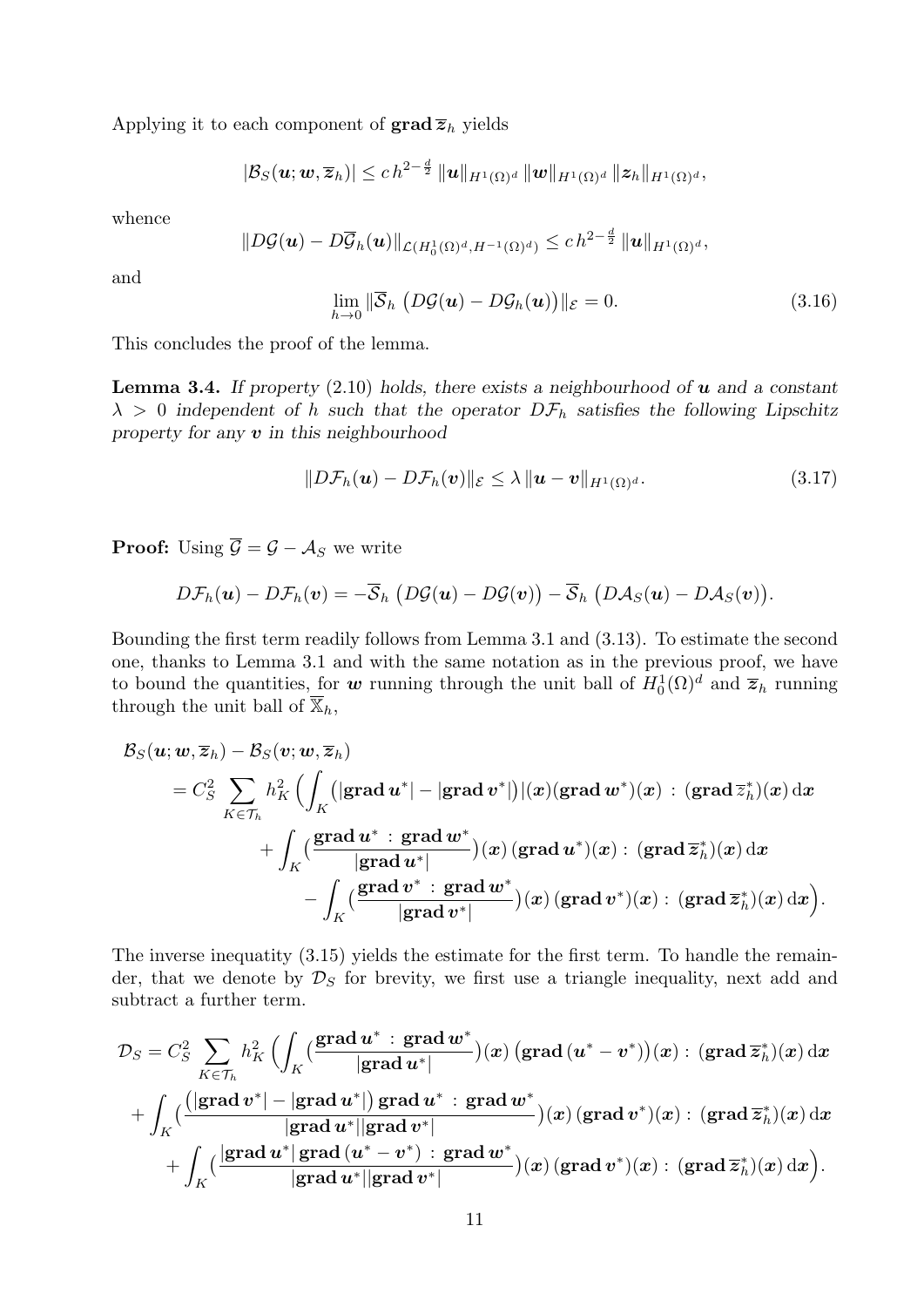There also, we use Cauchy–Schwarz inequalities, note that

$$
\big| |\text{grad } v^*| - |\text{grad } u^*| \big| \leq |\text{grad } (u^* - v^*)|,
$$

and conclude by using (3.15).

**Lemma 3.5.** If property  $(2.10)$  is satisfied, the following estimate holds for the quantity  $\varepsilon_h = \|\mathcal{F}_h(\boldsymbol{u})\|_{H^1(\Omega)^d}$ :

$$
\varepsilon_h \le c(\mathbf{f}) \, h^{\min\{s_0, 2-\frac{d}{2}\}},\tag{3.18}
$$

where the real number  $s_0$  is introduced in Proposition 2.1 and  $c(f)$  only depends on  $||f||_{L^2(\Omega)^d}$ .

Proof: We observe that

$$
\|\mathcal{F}_h(\boldsymbol{u})\|_{H^1(\Omega)^d} = \|\mathcal{F}(\boldsymbol{u}) - \mathcal{F}_h(\boldsymbol{u})\|_{H^1(\Omega)^d} \leq \|(\mathcal{S} - \overline{\mathcal{S}}_h)\mathcal{G}(\boldsymbol{u})\|_{H^1(\Omega)^d} + \|\overline{\mathcal{S}}_h\,\mathcal{A}_S(\boldsymbol{u})\|_{H^1(\Omega)^d}.
$$

The first term is bounded by  $c(f) h^{s_0}$  owing to Lemma 3.2. To estimate the second one, we observe that, for  $\overline{z}_h$  running through the unit ball of  $\mathbb{X}_h$ ,

$$
a_S(\boldsymbol{u},\overline{\boldsymbol{z}}_h)=C_S^2\sum_{K\in\mathcal{T}_h}h_K^2\int_K|\mathbf{grad}\,u_{h'}|(\boldsymbol{x})\,(\mathbf{grad}\,\boldsymbol{u}_{h'})(\boldsymbol{x})\,:\,(\mathbf{grad}\,\boldsymbol{z}_{h'})(\boldsymbol{x})\,\mathrm{d}\boldsymbol{x},
$$

with  $u_{h'} = (\text{Id} - \Pi_h)\mathbf{u}, \ z_{h'} = (\text{Id} - \Pi_h)\overline{z}_h.$  We use once (3.15) to bound  $\|\mathbf{grad}\,\overline{z}_h\|_{L^\infty(\Omega)^{d\times d}},$ which yields a bound by a constant times  $h^{2-\frac{2}{d}}$ . All this leads to the desired result.

#### 3.4. A priori error estimates for the discrete problem.

Thanks to the previous technical lemmas, we are in a position to prove the main result of this section owing to the key Theorem in [7].

**Theorem 3.6.** Assume that the data f belongs to  $L^2(\Omega)^d$  and that  $(u, p)$  is a nonsingular solution of problem (2.2), together with condition (2.10). There exists a neighbourhood of **u** and a real number  $h_0^*$  such that, for all  $h \leq h_0^*$ , problem (2.11) has a unique solution  $(\overline{\bm{u}}_h, \overline{p}_h)$  with  $\overline{\bm{u}}_h$  in this neighbourhood. Moreover, the following a priori error estimate holds

$$
\|\mathbf{u} - \overline{\mathbf{u}}_h\|_{H^1(\Omega)^d} + \|p - \overline{p}_h\|_{L^2(\Omega)} \le c(\mathbf{f}) h^{\min\{s_0, 2 - \frac{d}{2}\}},
$$
\n(3.19)

where the real number  $s_0$  is introduced in Proposition 2.1 and  $c(f)$  only depends on  $\|f\|_{L^2(\Omega)^d}.$ 

**Proof:** Since the quantity  $\varepsilon_h$  tends to zero when h tends to zero, when taking  $h_0^*$  such that  $4\lambda\mu^2 \varepsilon_{h_0^*} < 1$ , the existence of a  $\overline{u}_h$  solution of problem (3.9) in the ball with centre u and radius  $\langle \frac{1}{2\lambda\mu} \rangle$  and the estimate for  $||u - \overline{u}_h||_{H^1(\Omega)^d}$  are a direct consequence of [7, Thm 1] (see also [13, Chap. IV, Thm 3.1]). Then the existence of a  $\bar{p}_h$  such that  $(\bar{u}_h, \bar{p}_h)$ is a solution of problem (2.11) and the estimate for  $||p - \overline{p}_h||_{L^2(\Omega)}$  are easily derived from the inf-sup condition (3.1).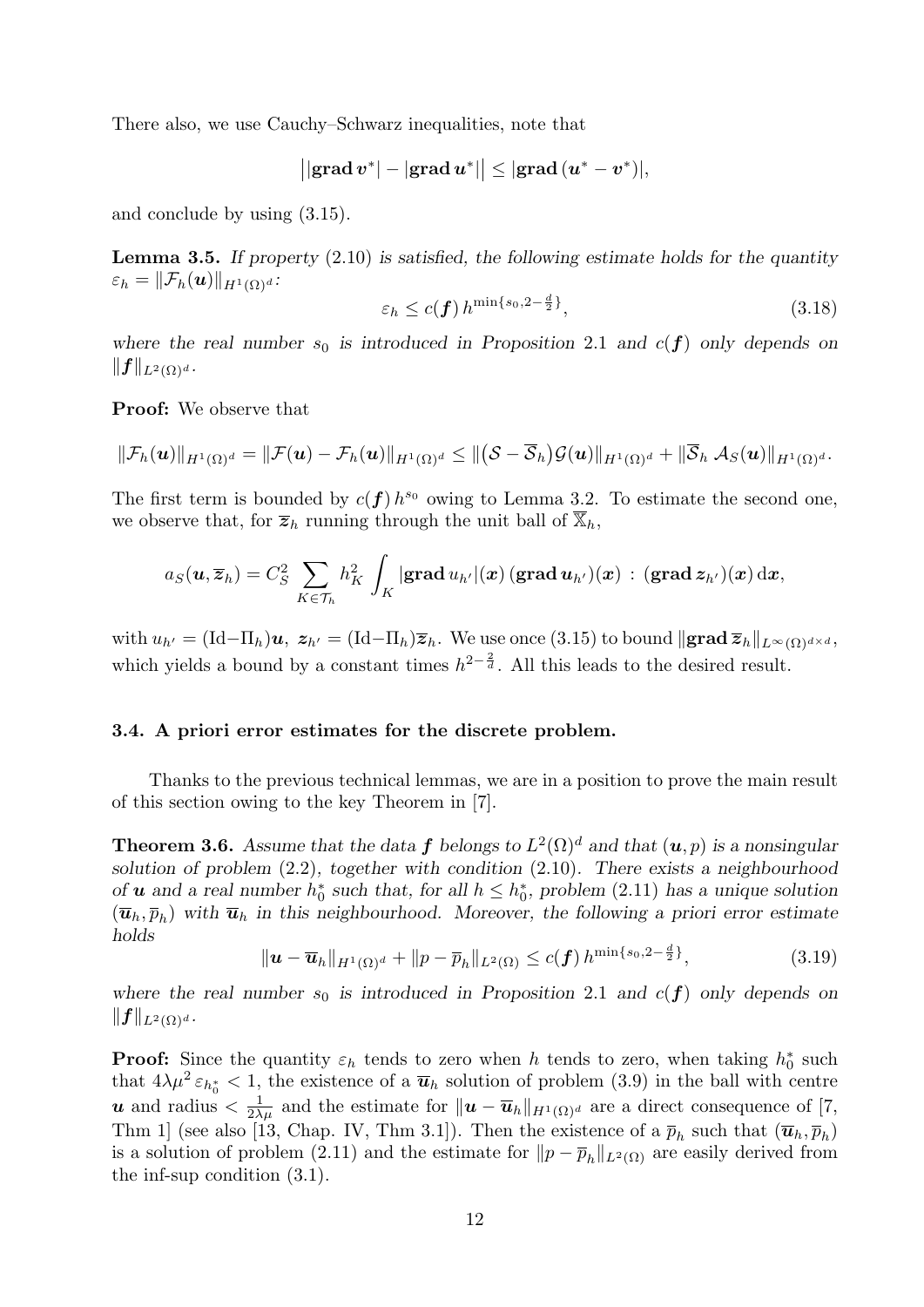Of course, higher order estimates can be derived when the solution  $(u, p)$  is smoother. From now on,  $d_m(v, E)$  stands for the distance of a function v to a Banach space E in the norm of  $H^m(\Omega)$ .

Corollary 3.7. Assume that the operator  $\Pi_h$  satisfies for all  $s, 0 \le s \le 2$ , and for all v in  $H^{s+1}(\Omega)^d$ ,

$$
\|(\mathrm{Id}-\Pi_h)\mathbf{v}\|_{H^1(\Omega)^d} \le ch^s \| \mathbf{v} \|_{H^{s+1}(\Omega)^d}.
$$
\n(3.20)

If the Assumptions of Theorem 3.6 hold and moreover the solution  $(u, p)$  belongs to the space  $H^{s+1}(\Omega)^d \times H^s(\Omega)$  for some  $s > \frac{d}{2}$ , the following a priori error estimate holds

$$
\|\mathbf{u}-\overline{\mathbf{u}}_h\|_{H^1(\Omega)^d} + \|p-\overline{p}_h\|_{L^2(\Omega)} \leq c(\mathbf{u},p) \left(h^2 + d_1(\mathbf{u},\overline{\mathbb{X}}_h) + d_0(p,\overline{\mathbb{M}}_h)\right) \tag{3.21}
$$

where the constant  $c(\mathbf{u}, p)$  now depends on the norms of **u** and p in these new spaces.

It can be noted that in any case the convergence order is limited to 2 due to the addition of the subgrid eddy viscosity term. So it is useless to work with very high degree polynomials. In any case, a convergence of order 2 for smooth solutions of Navier-Stokes equations is a good result, we do not intend to go further.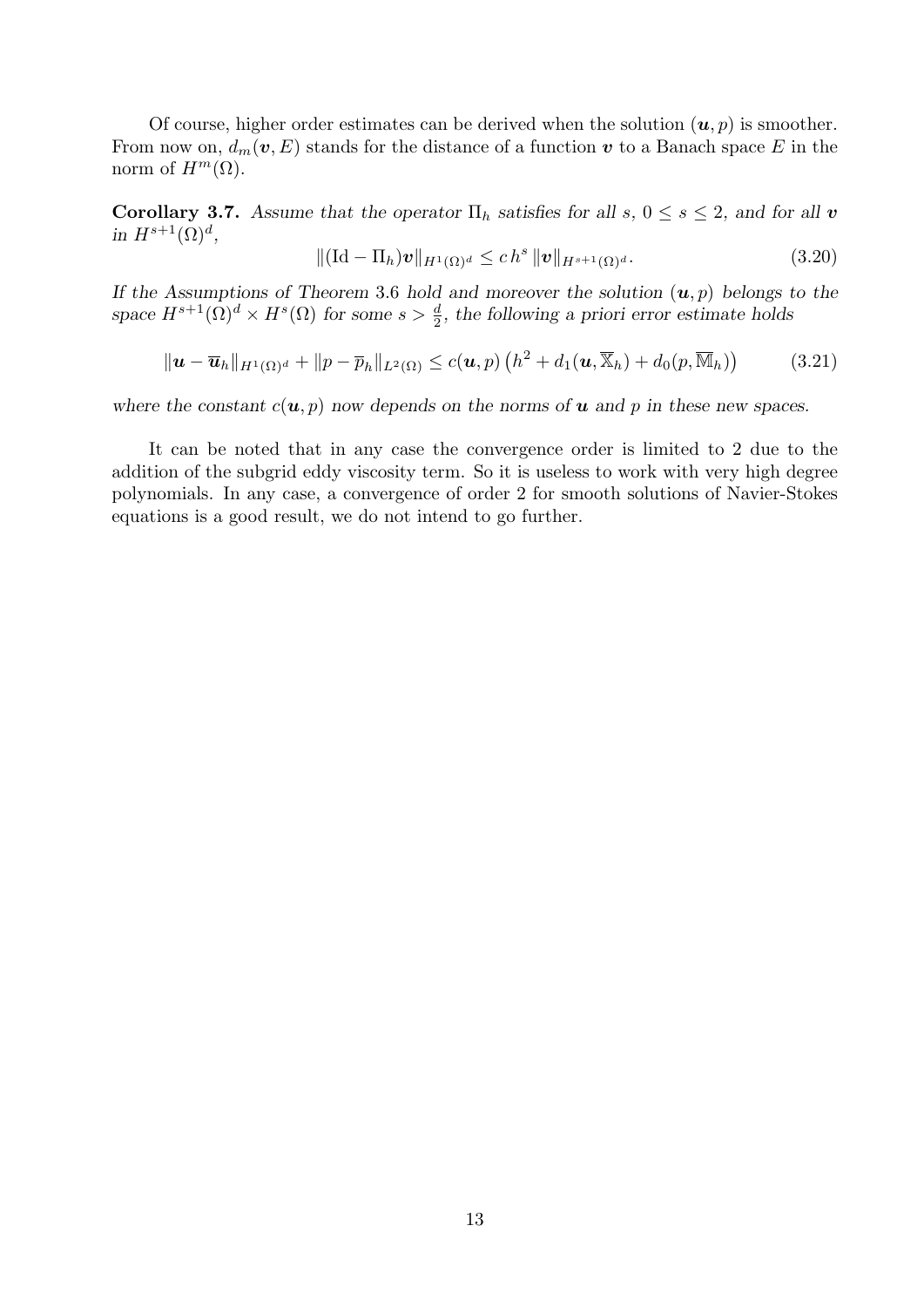#### 4. A posteriori analysis.

We now introduce the error indicators we work with. We successively prove an upper bound for the error (as a function of the indicators), next upper bounds for the indicators.

# 4.1. The error indicators.

We agree to denote by  $\overline{\mathcal{T}}_h$  the triangulation  $\mathcal{T}_h$  if the spaces  $\mathbb{X}_{h'}$  and  $\mathbb{M}_{h'}$  are associated with this same triangulation or the triangulation  $\mathcal{T}_{h'}$  if the spaces  $\mathbb{X}_{h'}$  and  $\mathbb{M}_{h'}$  are associated with a refined triangulation  $\mathcal{T}_{h'}$ . For each K in  $\overline{\mathcal{T}}_h$ , we denote by  $\mathcal{E}_K$  the set of edges (d = 2) or faces (d = 3) of K which are not contained in  $\partial\Omega$ . For each e in  $\mathcal{E}_K$ ,  $h_e$ stands for the length  $(d = 2)$  or diameter  $(d = 3)$  of e and the jump through e is denoted by  $[\cdot]_e$  (we do not make its sign precise since it is not necessary).

From now on, we assume that the data f belong to  $L^2(\Omega)^d$  and we consider an approximation  $f_h$  of f which is polynomial on each element K of  $\overline{\mathcal{T}}_h$ .

We prefer to introduce two families of error indicators, in order to treat separately the subgrid eddy viscosity term: (i) for each K in  $\overline{\mathcal{T}}_h$ , the error indicator linked to the variational multi-scale discretization

is defined by

$$
\eta_K = h_K \|\mathbf{f}_h + \nu \Delta \overline{\mathbf{u}}_h - (\overline{\mathbf{u}}_h \cdot \nabla) \overline{\mathbf{u}}_h - \mathbf{grad} \, \overline{p}_h\|_{L^2(K)^d} \n+ \sum_{e \in \mathcal{E}_K} h_e^{\frac{1}{2}} \|[ \nu \, \partial_n \overline{\mathbf{u}}_h - \overline{p}_h \, \mathbf{n}]_e \|_{L^2(e)^d} + \| \text{div } \overline{\mathbf{u}}_h \|_{L^2(K)}.
$$
\n(4.1)

(ii) for each K in  $\overline{\mathcal{T}}_h$ , the error indicator linked to the eddy viscosity term is defined by

$$
\eta_{SK} = (C_S \, h_K)^2 \, \|\mathbf{grad} \, \mathbf{u}_{h'}\|_{L^4(K)^{d \times d}}^2. \tag{4.2}
$$

It can be noted that all these indicators are easy to compute once the discrete solution is kwown.

# 4.2. Upper bounds for the error.

We now compute the residuals of the discrete equation, namely the quantity  $\bm{R}$  defined for any  $\boldsymbol{v}$  in  $H_0^1(\Omega)^d$  by

$$
\langle \mathbf{R}, \mathbf{v} \rangle = \langle \mathbf{f}, \mathbf{v} \rangle - a(\overline{\mathbf{u}}_h, \mathbf{v}) - c(\overline{\mathbf{u}}_h, \overline{\mathbf{u}}_h, \mathbf{v}) - b(\mathbf{v}, \overline{p}_h), \qquad (4.3)
$$

and its analogue  $R^*$  defined for any q in  $L^2(\Omega)$  by

$$
\int_{\Omega} R^*(\boldsymbol{x}) q(\boldsymbol{x}) \, \mathrm{d}\boldsymbol{x} = \int_{\Omega} (\operatorname{div} \overline{\boldsymbol{u}}_h)(\boldsymbol{x}) q(\boldsymbol{x}) \, \mathrm{d}\boldsymbol{x}.\tag{4.4}
$$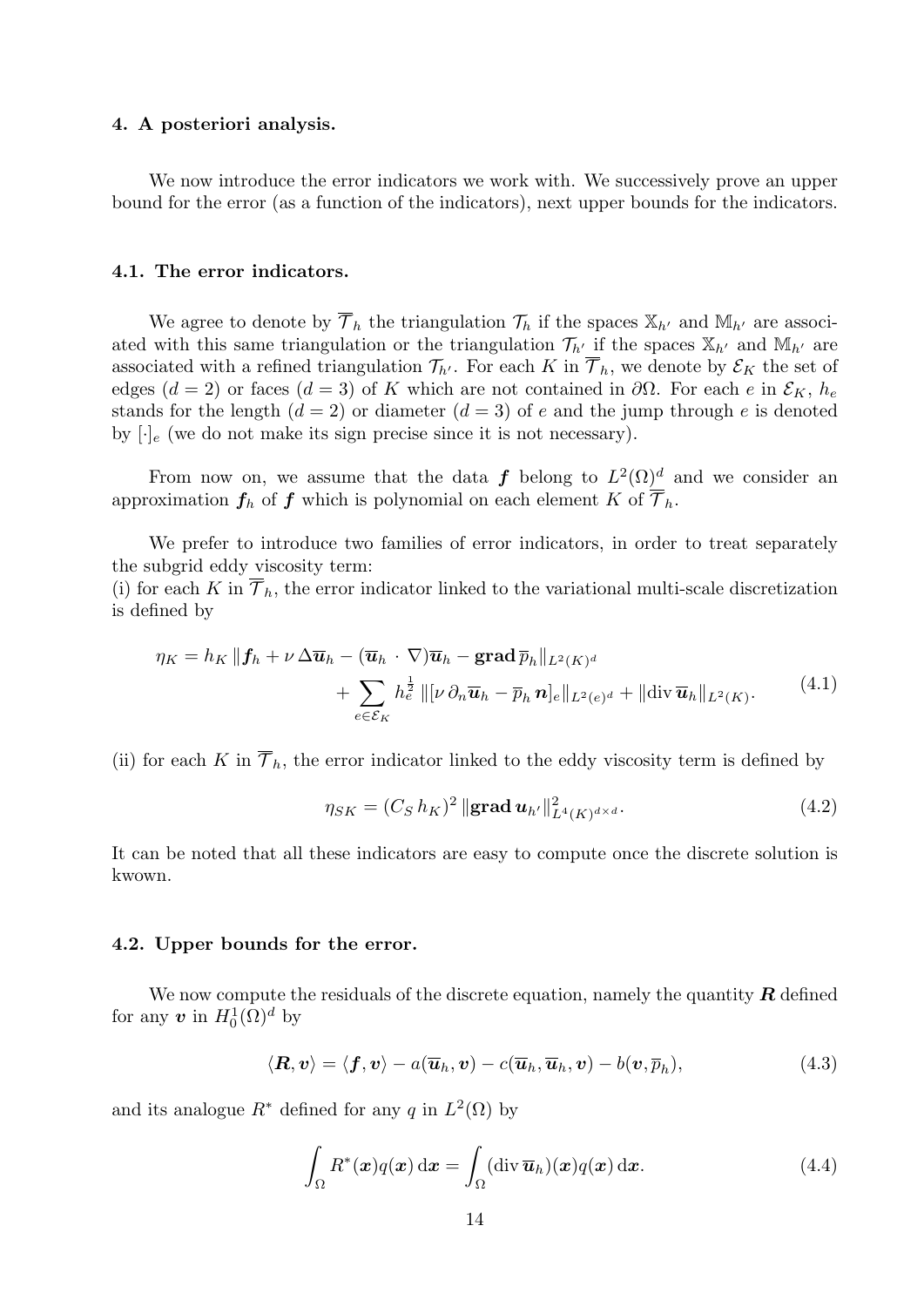By substracting the discrete problem (2.11), we obtain, for all  $\overline{v}_h$  in  $\mathbb{X}_h$ ,

$$
\langle \mathbf{R}, \mathbf{v} \rangle = \langle \mathbf{f}, \mathbf{v} - \overline{\mathbf{v}}_h \rangle - a(\overline{\mathbf{u}}_h, \mathbf{v} - \overline{\mathbf{v}}_h) - c(\overline{\mathbf{u}}_h, \overline{\mathbf{u}}_h, \mathbf{v} - \overline{\mathbf{v}}_h) - b(\mathbf{v} - \overline{\mathbf{v}}_h, \overline{p}_h) - a_S(\overline{\mathbf{u}}_h, \overline{\mathbf{v}}_h).
$$
(4.5)

We assume that the operator  $\Pi_h$  is locally stable: There exists a constant c independent of h such that for all  $v \in H^1(\Omega)^d$ , and for each  $K \in \overline{\mathcal{T}}_h$ ,

$$
\|\Pi_h \bm{v}\|_{H^1(K)} \leq c \, \|\bm{v}\|_{H^1(\delta_K)},
$$

where  $\delta_K$  is a finite set of elements of  $\overline{\mathcal{T}}_h$ , whose cardinal is uniformly bounded in h.

This property is verified by interpolation operators that are defined locally. The set  $\delta_K$  is typically formed by elements of  $\overline{\mathcal{T}}_h$  located in a neighborhood of K of radius of order  $h$  (Cf. [4]).

This leads to the following lemma.

**Lemma 4.1.** Assume that the space  $\overline{X}_h$  contains the space  $X_h^1$  introduced in (3.2), that the operator  $\Pi_h$  is locally stable and that property (2.10) holds. Then the residual **R** satisfies the following estimate

$$
\|\mathbf{R}\|_{H^{-1}(\Omega)^d} \le c \left( \sum_{K \in \overline{\mathcal{T}}_h} (\eta_K^2 + \eta_{SK}^2 + h_K^2 \|\mathbf{f} - \mathbf{f}_h\|_{L^2(K)^d}^2) \right)^{\frac{1}{2}}.
$$
 (4.6)

Proof: This estimate relies on fully standard arguments, more precisely, starting from equation (4.5):

1) We add and subtract the term  $\langle f_h, v - \overline{v}_h \rangle$ ;

2) We integrate by parts the terms  $a(\overline{\boldsymbol{u}}_h, \boldsymbol{v} - \overline{\boldsymbol{v}}_h)$  and  $b(\overline{\boldsymbol{v}}_h, \overline{p}_h)$  on each K;

3) Using the fact that  $\overline{X}_h$  contains the space  $X_h^1$  introduced in (3.2), we take  $\overline{v}_h$  equal to the image of  $v$  by a Clément type regularization operator (see [4, Chap. IX, Section 3] for instance), so that for each K in  $\overline{\mathcal{T}}_h$  and each e in  $\mathcal{E}_K$ ,

$$
\|\bm{v}-\overline{\bm{v}}_h\|_{H^1(K)^d}+h_e^{-\frac{1}{2}}\|\bm{v}-\overline{\bm{v}}_h\|_{L^2(e)^d}+h_K^{-1}\|\bm{v}-\overline{\bm{v}}_h\|_{L^2(K)^d}\leq c\|\bm{v}\|_{H^1(\Delta_K)^d},
$$

where  $\Delta_K$  is the union of elements of  $\overline{\mathcal{T}}_h$  which intersect K; 4) Finally, we bound  $a_S(\overline{\boldsymbol{u}}_h, \overline{\boldsymbol{v}}_h)$  by

$$
a_S(\overline{\boldsymbol{u}}_h,\overline{\boldsymbol{v}}_h)\leq \sum_{K\in\overline{\mathcal{T}}_h}(C_S\,h_K)^2\,\|\nabla \boldsymbol{u}_{h'}\|_{L^4(K)^{d\times d}}^2\,\|\nabla \boldsymbol{v}_{h'}\|_{L^2(K)^{d\times d}}.
$$

Using the local stability of  $\Pi_h$ , since  $\mathbf{v}_{h'}$  is equal to  $(\mathrm{Id} - \Pi_h)\overline{\mathbf{v}}_h$ ,

$$
\|\bm{v}_{h'}\|_{H^1(K)^d} \leq c \|\overline{\bm{v}}_h\|_{H^1(\delta_K)^d} \leq c' \|\bm{v}\|_{H^1(\Delta'_K)^d},
$$

where  $\Delta'_{K}$  is the union of the  $\Delta(K')$  for K' running through  $\delta_{K}$ . Then,

$$
a_S(\overline{\boldsymbol{u}}_h, \overline{\boldsymbol{v}}_h) \leq \sum_{K \in \overline{\mathcal{T}}_h} \eta_{SK} ||\boldsymbol{v}||_{H^1(\Delta'_K)^d}.
$$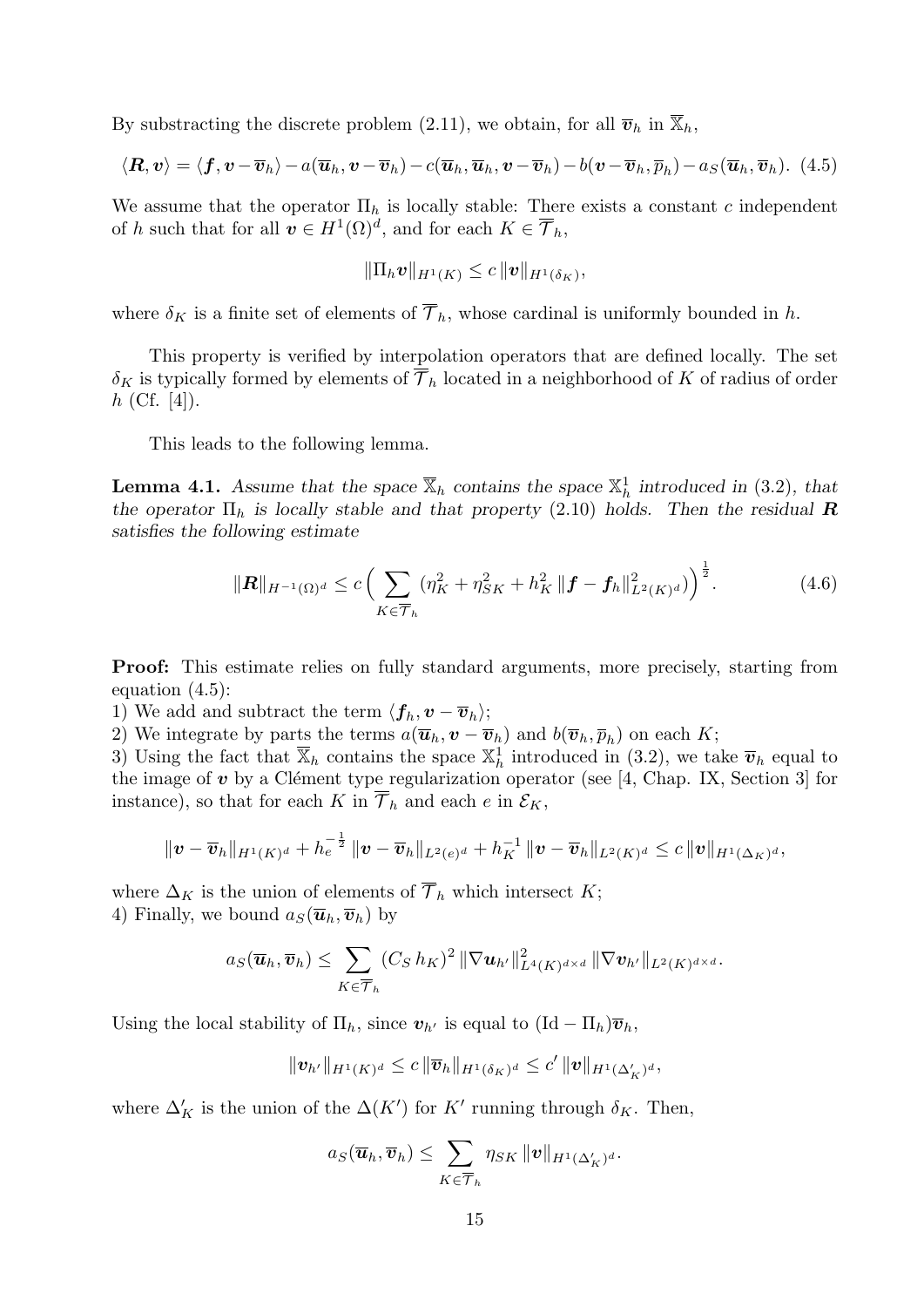Now standard arguments yield (4.6).

Thanks to the theorem of Pousin and Rappaz [21], we are now in a position to state an upper bound for the error.

Proposition 4.2. If property (2.10) is satisfied, the following a posteriori error estimates hold between a nonsingular solution  $(u, p)$  of problem  $(2.2)$  and the solution  $(\overline{u}_h, \overline{p}_h)$  of problem (2.11) associated with it in Theorem 3.6

$$
\|\mathbf{u}-\overline{\mathbf{u}}_h\|_{H^1(\Omega)^d} + \|p-\overline{p}_h\|_{L^2(\Omega)} \le c \left( \sum_{K \in \overline{\mathcal{T}}_h} (\eta_K^2 + \eta_{SK}^2 + h_K^2 \| \mathbf{f} - \mathbf{f}_h\|_{L^2(K)^d}^2) \right)^{\frac{1}{2}}.
$$
 (4.7)

**Proof:** We proceed in two steps.

1) We introduce the following operator  $\overline{S}$  as an extension of S: With any data f in  $H^{-1}(\Omega)^d$  and g in  $L^2_{\circ}(\Omega)$ , it associates the part u of the solution  $(u, p)$  of the problem

Find  $(\boldsymbol{u}, p)$  in  $H_0^1(\Omega)^d \times L^2_{\circ}(\Omega)$  such that

$$
\forall \mathbf{v} \in H_0^1(\Omega)^d, \qquad a(\mathbf{u}, \mathbf{v}) + b(\mathbf{v}, p) = \langle \mathbf{f}, \mathbf{v} \rangle,
$$
  

$$
\forall q \in L_\circ^2(\Omega), \qquad b(\mathbf{u}, q) = \int_\Omega g(\mathbf{x}) q(\mathbf{x}) \, d\mathbf{x}.
$$
 (4.8)

Let  $\overline{\mathcal{F}}$  be the mapping given by:  $\overline{\mathcal{F}}(\boldsymbol{u}) = \boldsymbol{u} - \overline{\mathcal{S}}(\mathcal{G}(\boldsymbol{u}), 0)$  (this is just an extension of (3.6)). This function is continuous from  $H_0^1(\Omega)^d$  into ifself; moreover the mapping :  $v \mapsto D\overline{\mathcal{F}}(v)$ is Lipschitz continuous in a bounded neighbourhood of u and  $D\overline{\mathcal{F}}(u)$  is an isomorphism of  $H_0^1(\Omega)^d$ . Thus, applying [21, Thm 3] (see also [25, Prop. 2.1]) yields

$$
\|\mathbf{u}-\overline{\mathbf{u}}_h\|_{H^1(\Omega)^d}\leq c\,\|\overline{\mathcal{F}}(\overline{\mathbf{u}}_h)\|_{H^1(\Omega)^d}=c\,\|\overline{\mathcal{F}}(\mathbf{u})-\overline{\mathcal{F}}(\overline{\mathbf{u}}_h)\|_{H^1(\Omega)^d}.
$$

By using the continuity of  $\overline{S}$ , we obtain from (4.3) and (4.4)

$$
\|\mathbf{u}-\overline{\mathbf{u}}_h\|_{H^1(\Omega)^d} \le c \left( \|\mathbf{R}\|_{H^{-1}(\Omega)^d} + \|R^*\|_{L^2(\Omega)} \right). \tag{4.9}
$$

Thanks to Lemma 4.1 and the definition  $(4.4)$  of  $R^*$ , we obtain the desired estimate for  $\|\boldsymbol{u} - \overline{\boldsymbol{u}}_h\|_{H^1(\Omega)^d}.$ 

2) From definition (4.3), we have

$$
b(\boldsymbol v, p - \overline{p}_h) = \langle \boldsymbol R, \boldsymbol v \rangle - a(\boldsymbol u - \overline{\boldsymbol u}_h, \boldsymbol v) - c(\boldsymbol u, \boldsymbol u, \boldsymbol v) + c(\overline{\boldsymbol u}_h, \overline{\boldsymbol u}_h, \boldsymbol v).
$$

Thus, owing to the previous estimate and Lemma 4.1, we easily derive the estimate for  $||p - \overline{p}_h||_{L^2(\Omega)}$  from the inf-sup condition (2.3).

However a simpler estimate can be derived with a further non restrictive hypothesis (but without condition (2.10)).

**Corollary 4.3.** If the space  $\mathbb{X}_h$  contains the space  $\mathbb{X}_h^1$  defined in (3.2), the following a posteriori error estimate holds between a nonsingular solution  $(u, p)$  of problem (2.2) and the solution  $(\overline{\mathbf{u}}_h, \overline{p}_h)$  of the problem (2.11) associated with it in Theorem 3.6

$$
\|\mathbf{u}-\overline{\mathbf{u}}_h\|_{H^1(\Omega)^d} + \|p-\overline{p}_h\|_{L^2(\Omega)} \le c \left(\sum_{K\in\overline{\mathcal{T}}_h} (\eta_K^2 + h_K^2 \| \mathbf{f} - \mathbf{f}_h\|_{L^2(K)^d}^2)\right)^{\frac{1}{2}}.
$$
 (4.10)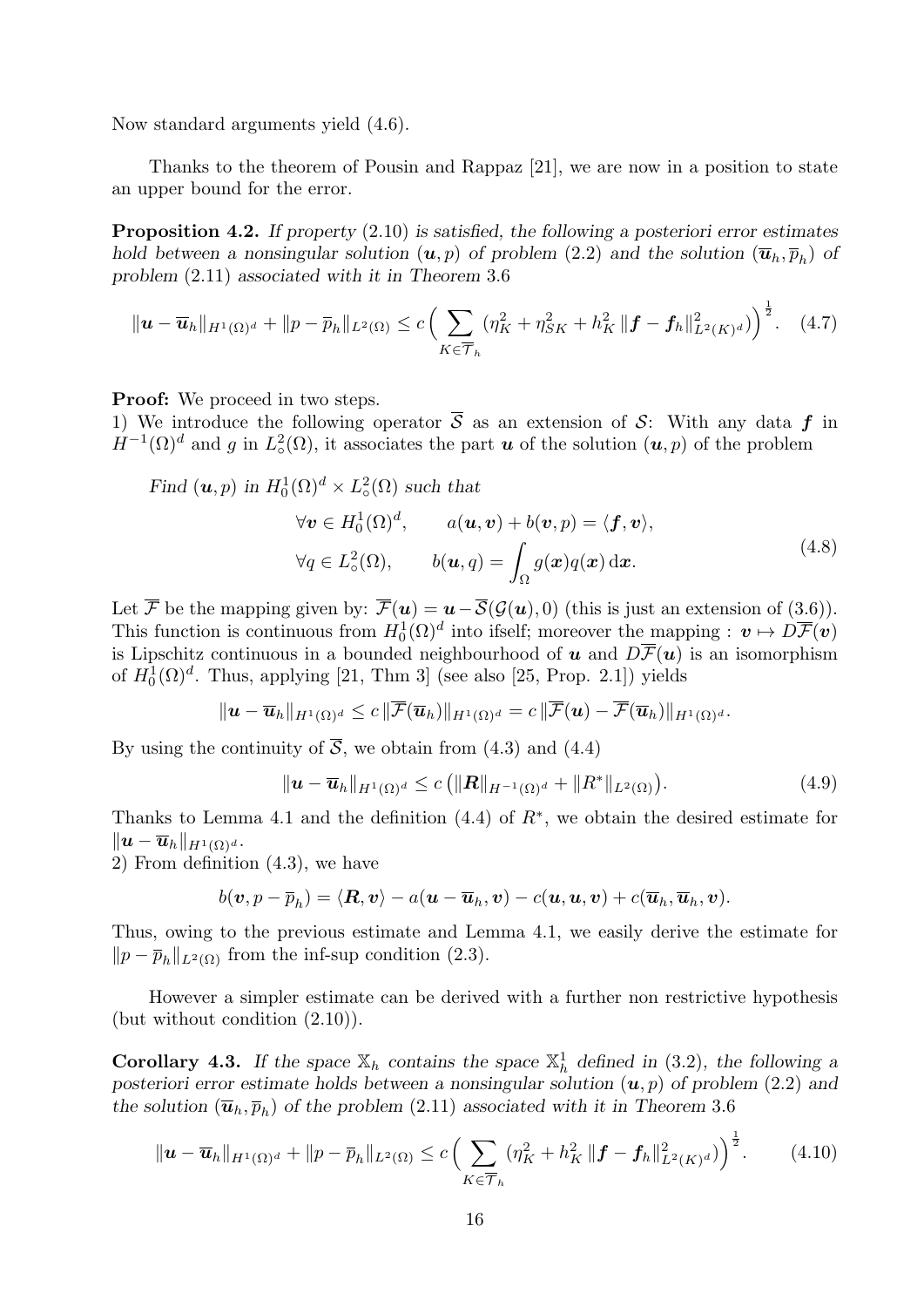**Proof:** We start once again from (4.9). In part 3) of the proof of Lemma 4.1, due to the new assumption, the function  $\overline{v}_h$  can be taken in  $\mathbb{X}_h$ , so that  $v_{h'} = (\text{Id} - \Pi_h)\overline{v}_h$  is equal to zero and thus the term  $a_S(\overline{u}_h, \overline{v}_h)$  vanishes. All this gives the simplified estimate for  $\|\boldsymbol{u} - \overline{\boldsymbol{u}}_h\|_{H^1(\Omega)^d}$ , and the estimate for  $\|p - \overline{p}_h\|_{L^2(\Omega)}$  follows from exactly the same arguments as previously.

**Remark 4.4.** The hypothesis that  $\overline{X}_h$  contains the space  $X_h^1$ , that yields Lemma 4.1, is lighter than the hypothesis that  $\mathbb{X}_h$  contains the space  $\mathbb{X}_h^1$ , that yields to Corollary 4.3. In the last case the error indicators  $\eta_{SK}$  are not needed, and we recover the same error indicator as for Navier-Stokes equations.

## 4.3. Upper bounds for the indicators.

In an obvious way, we can write equation (4.3) as

$$
\sum_{K \in \overline{\mathcal{T}}_h} \Big( \int_K (\mathbf{f}_h + \nu \Delta \overline{\mathbf{u}}_h - (\overline{\mathbf{u}}_h \cdot \nabla) \overline{\mathbf{u}}_h - \mathbf{grad} \overline{p}_h) \cdot \mathbf{v}(\mathbf{x}) d\mathbf{x} \n+ \frac{1}{2} \sum_{e \in \mathcal{E}_K} \int_e [\nu \partial_n \overline{\mathbf{u}}_h - \overline{p}_h \mathbf{n}]_e(\boldsymbol{\tau}) \cdot \mathbf{v}(\boldsymbol{\tau}) d\boldsymbol{\tau} \Big) \n= a(\mathbf{u} - \overline{\mathbf{u}}_h, \mathbf{v}) + c(\mathbf{u}, \mathbf{u}, \mathbf{v}) - c(\overline{\mathbf{u}}_h, \overline{\mathbf{u}}_h, \mathbf{v}) + b(\mathbf{v}, p - \overline{p}_h) - \langle \mathbf{f} - \mathbf{f}_h, \mathbf{v} \rangle,
$$
\n
$$
(4.11)
$$

for a given unit normal vector  $\boldsymbol{n}$  to e and the appropriate sign for  $[\cdot]_e$ . Similarly we have for all q in  $L^2_{\circ}(\Omega)$ 

$$
\int_{\Omega} (\operatorname{div} \overline{\boldsymbol{u}}_h)(\boldsymbol{x}) q(\boldsymbol{x}) \, \mathrm{d}\boldsymbol{x} = b(\boldsymbol{u} - \boldsymbol{u}_h, q). \tag{4.12}
$$

Thus bounding the three terms in the indicators  $\eta_K$  follows from standard arguments that we briefly recall.

**Proposition 4.5.** Each indicator  $\eta_K$  defined in (4.1),  $K \in \overline{\mathcal{T}}_h$ , satisfies

$$
\eta_K \leq c \left( \|\mathbf{u} - \overline{\mathbf{u}}_h\|_{H^1(\omega_K)^d} + \|p - \overline{p}_h\|_{L^2(\omega_K)} + \sum_{\kappa \subset \omega_K} h_\kappa \| \mathbf{f} - \mathbf{f}_h \|_{L^2(\kappa)^d} \right),\tag{4.13}
$$

where  $\omega_K$  stands for the union of elements of  $\overline{\mathcal{T}}_h$  that share at least an edge (d = 2) or a face  $(d = 3)$  with K.

**Proof:** We bound successively the three terms in  $\eta_K$ .

1) If  $\psi_K$  denotes the bubble function on K (equal to the product of the Lagrange coordinates associated with the vertices of  $K$ ), we set:

$$
\boldsymbol{v}_K = \begin{cases} \left( \boldsymbol{f}_h + \nu \, \Delta \overline{\boldsymbol{u}}_h - (\overline{\boldsymbol{u}}_h \, \cdot \, \nabla) \overline{\boldsymbol{u}}_h - \mathbf{grad} \, \overline{p}_h \right) \psi_K & \text{on } K, \\ 0 & \text{elsewhere.} \end{cases}
$$

Taking  $\boldsymbol{v}$  equal to  $\boldsymbol{v}_K$  (which belongs to  $H_0^1(\Omega)^d$ ) in (4.11) gives

$$
\begin{aligned} \Vert \left( \boldsymbol{f}_h + \nu \, \Delta \overline{\boldsymbol{u}}_h - (\overline{\boldsymbol{u}}_h \cdot \nabla) \overline{\boldsymbol{u}}_h - \mathbf{grad} \, \overline{p}_h \right) \right) \psi_K^{\frac{1}{2}} \Vert_{L^2(K)}^2 \\ &\leq \left( \Vert \boldsymbol{u} - \overline{\boldsymbol{u}}_h \Vert_{H^1(K)^d} + \Vert p - \overline{p}_h \Vert_{L^2(K)} \right) \Vert \boldsymbol{v}_K \Vert_{H^1(K)^d} + \Vert \boldsymbol{f} - \boldsymbol{f}_h \Vert_{L^2(K)^d} \Vert \boldsymbol{v} \Vert_{L^2(K)^d} . \end{aligned}
$$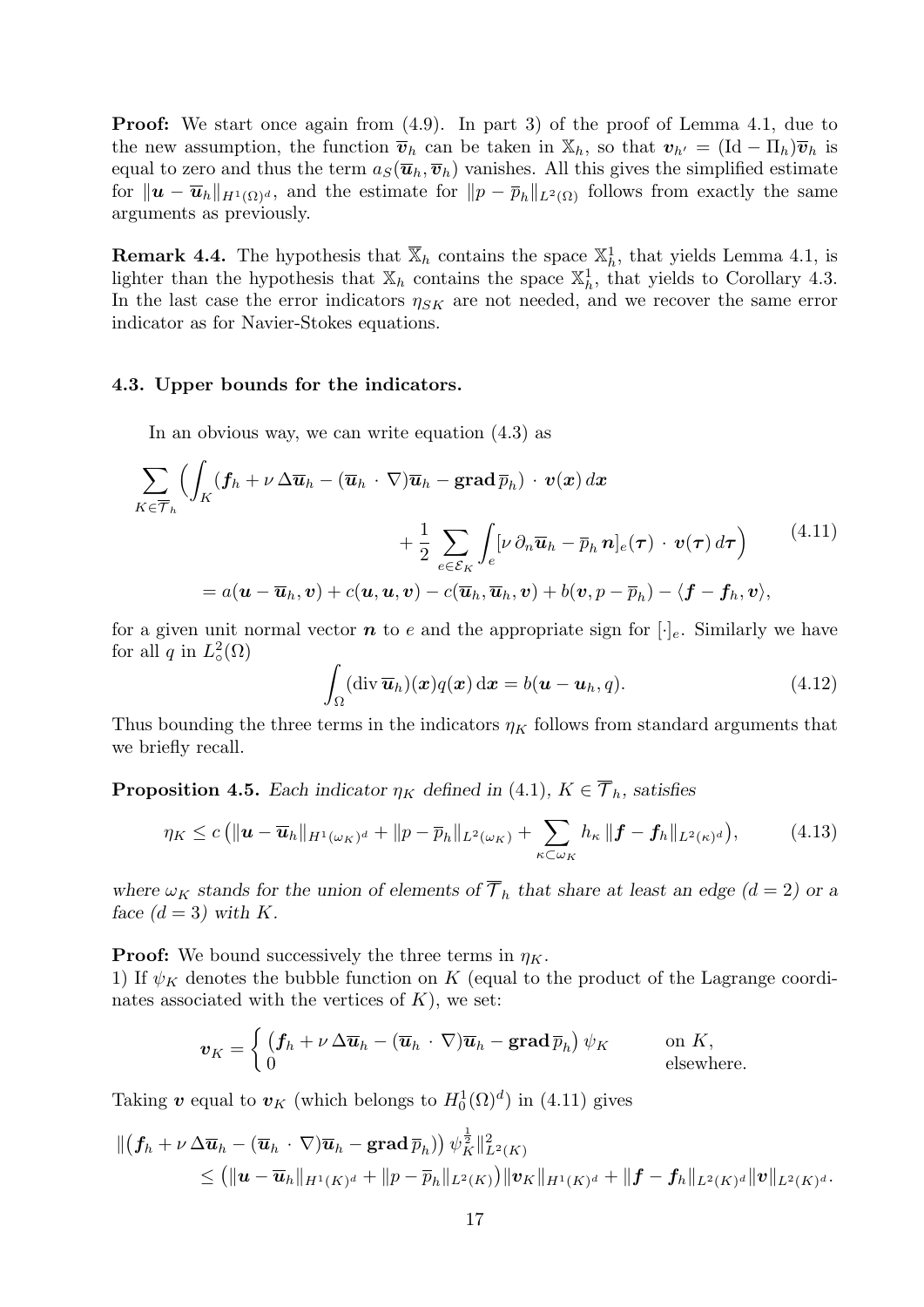Using standard inverse inequalities, see [25, Lemma 3.3] for instance, and multiplying by  $h_K$  thus yield

$$
h_K \|\boldsymbol{f}_h + \nu \Delta \overline{\boldsymbol{u}}_h - (\overline{\boldsymbol{u}}_h \cdot \nabla) \overline{\boldsymbol{u}}_h - \mathbf{grad}\, \overline{p}_h\|_{L^2(K)^d}
$$
  
\$\leq c \left( \|\boldsymbol{u} - \overline{\boldsymbol{u}}\_h\|\_{H^1(K)^d} + \|p - \overline{p}\_h\|\_{L^2(K)^d} + h\_K \|\boldsymbol{f} - \boldsymbol{f}\_h\|\_{L^2(K)^d} \right). \tag{4.14}

2) To bound the terms on the edges or faces and, for each  $e$  in  $\mathcal{E}_K$ , we introduce a fixed lifting operator  $\mathcal{L}_{e,K}$ 

• that maps functions on e vanishing on  $\partial e$  into functions on K vanishing on  $\partial K \setminus e$ ,

• and is constructed from a fixed lifting operator on the reference triangle or tetrahedron. Next, for each edge e in  $\mathcal{E}_K$  shared by the two elements K and K' of  $\overline{\mathcal{T}}_h$ , we set:

$$
\boldsymbol{v}_e = \begin{cases} \mathcal{L}_{e,\kappa}\big([\nu\,\partial_n\overline{\boldsymbol{u}}_h-\overline{p}_h\,\boldsymbol{n}]_e\,\psi_e\big) \qquad &\text{on }\kappa\in\{K,K'\},\\ 0 \qquad &\text{elsewhere,} \end{cases}
$$

where  $\psi_e$  is now the bubble function on e. By taking v equal to  $v_e$  in (4.11) and using the same inverse inequalities as previously and other ones, see once more [25, Lemma 3.3], together with estimate (4.14), we derive

$$
h_e^{\frac{1}{2}} \|\left[\nu \partial_n \overline{\mathbf{u}}_h - \overline{p}_h \mathbf{n}\right]_e\|_{L^2(e)^d} \\ \leq c \sum_{\kappa \in \{K, K'\}} \left( \|\mathbf{u} - \overline{\mathbf{u}}_h\|_{H^1(\kappa)^d} + \|p - \overline{p}_h\|_{L^2(\kappa)} + h_\kappa \|\mathbf{f} - \mathbf{f}_h\|_{L^2(\kappa)} \right). \tag{4.15}
$$

4) Finally, we set:

$$
q_K = (\operatorname{div} \overline{\boldsymbol{u}}_h) \chi_K,
$$

where  $\chi_K$  is now the characteristic function of K. Taking q equal to  $q_K$  in (4.12) immediately yields

$$
\|\text{div}\,\overline{\boldsymbol{u}}_h\|_{L^2(K)} \le \|\boldsymbol{u} - \overline{\boldsymbol{u}}_h\|_{H^1(K)^d}.
$$
\n(4.16)

The proposition is now a direct consequence of  $(4.14)$ ,  $(4.15)$  and  $(4.16)$ .

Estimate (4.13) is fully local. But a direct consequence of it is that

$$
\left(\sum_{K\in\overline{\mathcal{T}}_h} \eta_K^2\right)^{\frac{1}{2}} \le c \left( \|\boldsymbol{u}-\overline{\boldsymbol{u}}_h\|_{H^1(\Omega)^d} + \|p-\overline{p}_h\|_{L^2(\Omega)} + \left(\sum_{K\in\overline{\mathcal{T}}_h} h_K^2 \| \boldsymbol{f}-\boldsymbol{f}_h\|_{L^2(K)^d}^2\right)^{\frac{1}{2}} \right). \tag{4.17}
$$

When compared with (4.10), this last estimate proves the optimality of the family of indicators  $(\eta_K)_{K \in \overline{\mathcal{T}}_h}$ . Moreover, since estimate (4.13) is local, it can be hoped that these indicators are an efficient tool for adapting the mesh.

**Remark 4.6.** If the space  $\mathbb{X}_h$  contains the space  $\underline{\mathbb{X}}_h^1$  defined in (3.2), the following upper bound can be proved for the indicators  $\eta_{SK}$ ,  $K \in \overline{\mathcal{T}}_h$ ,

$$
\sum_{K \in \overline{\mathcal{T}}_h} \eta_{SK}^{\frac{3}{2}} \le c \left( \frac{h}{h_{\min}} \right)^{1 - \frac{d}{4}} \sum_{K \in \overline{\mathcal{T}}_h} (\eta_K + h_K \left\| \mathbf{f} - \mathbf{f}_h \right\|_{L^2(K)})^{\frac{3}{2}}, \tag{4.18}
$$

where  $h_{\min}$  stands for the minimum of the  $h_K$ ,  $K \in \mathcal{T}_h$ . Even if the family of triangulations is uniformy regular (which means that  $h_{\min} \geq c h$ ), estimate (4.18) is not fully optimal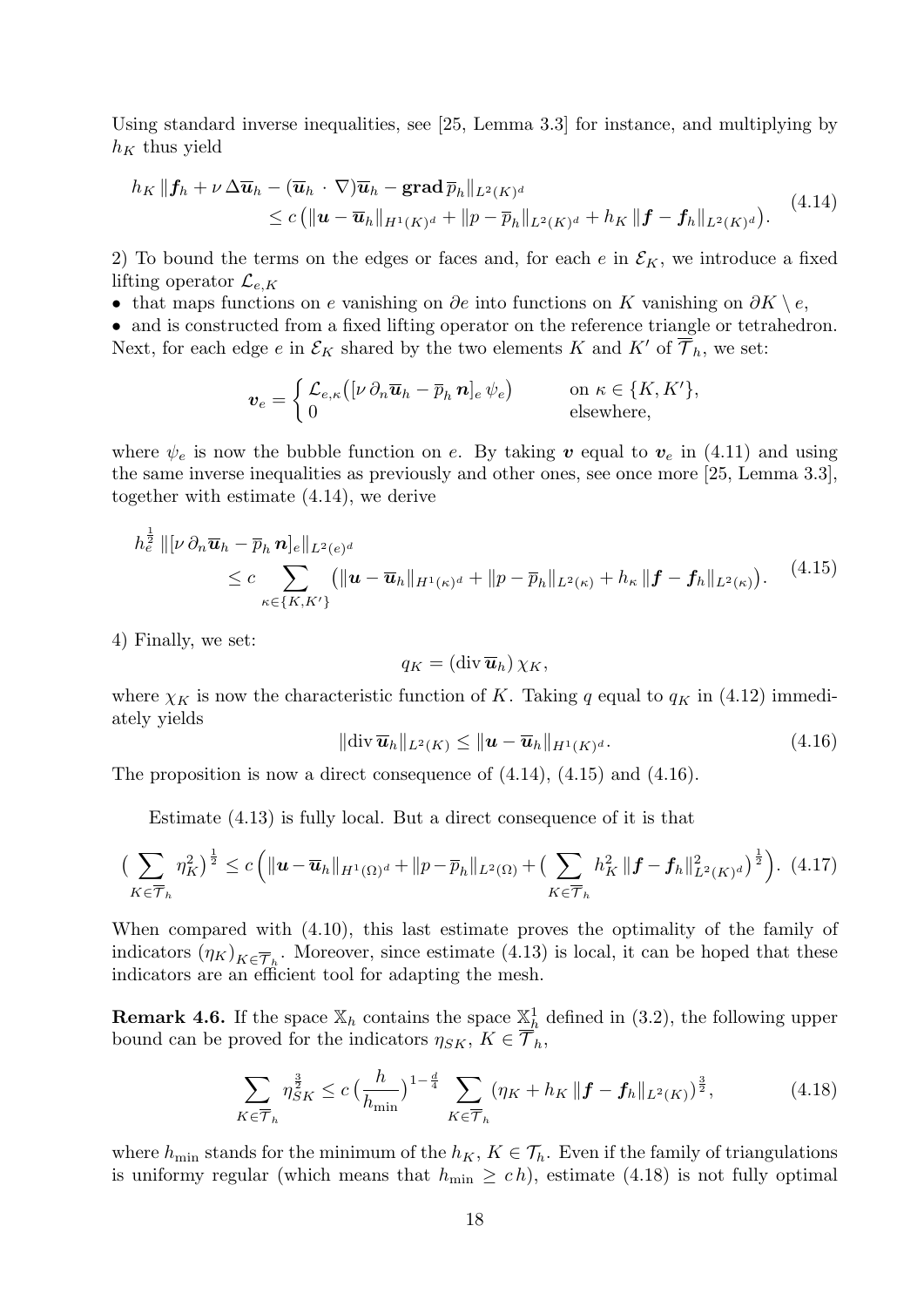with respect to (4.7) since it involves a bad power of the indicators. Proving local estimates seems rather difficult for general finite elements.

# 4.4. A look at the standard subgrid eddy viscosity discretization.

For a while, we consider the simple mono-scale discrete problem

Find  $(\overline{\mathbf{u}}_h, \overline{p}_h)$  in  $\overline{\mathbb{X}}_h \times \overline{\mathbb{M}}_h$  such that

$$
\forall \overline{\boldsymbol{v}}_h \in \overline{\mathbb{X}}_h, \qquad a(\overline{\boldsymbol{u}}_h, \overline{\boldsymbol{v}}_h) + c(\overline{\boldsymbol{u}}_h, \overline{\boldsymbol{u}}_h, \overline{\boldsymbol{v}}_h) + b(\overline{\boldsymbol{v}}_h, \overline{p}_h) + \widetilde{a_S}(\overline{\boldsymbol{u}}_h, \overline{\boldsymbol{v}}_h) = \langle \boldsymbol{f}, \overline{\boldsymbol{v}}_h \rangle, \qquad (4.19)
$$

$$
\forall \overline{q}_h \in \overline{\mathbb{M}}_h, \qquad b(\overline{\boldsymbol{u}}_h, \overline{q}_h) = 0,
$$

where the new Smagorinsky eddy viscosity form  $\widetilde{a_S}(\cdot, \cdot)$  is now defined by

$$
\widetilde{a_S}(u,v) = \int_{\Omega} \nu_S(u)(x) \left(\text{grad } u\right)(x) : \left(\text{grad } v\right)(x) \, \mathrm{d}x. \tag{4.20}
$$

By the same arguments as in Section 3, it is readily checked that this problem has a unique solution  $(\overline{u}_h, \overline{p}_h)$  in a neighbourhood of a nonsingular solution of problem  $(2.2)$  which still satisfies the a priori error estimates (3.19) and (3.21).

On the other hand, for each K in  $\overline{\mathcal{T}}_h$ , we introduce the modified error indicator linked to the new Smagorinsky term

$$
\widetilde{\eta_{SK}} = (C_S h_K)^2 \|\mathbf{grad}\,\overline{\boldsymbol{u}}_h\|_{L^4(K)^{d \times d}}^2.
$$
\n(4.21)

The same arguments as for Proposition 4.2 lead to the estimate

$$
\|\mathbf{u}-\overline{\mathbf{u}}_h\|_{H^1(\Omega)^d} + \|p-\overline{p}_h\|_{L^2(\Omega)} \le c \Big(\sum_{K \in \overline{\mathcal{T}}_h} (\eta_K^2 + \widetilde{\eta_{SK}}^2 + h_K^2 \| \mathbf{f} - \mathbf{f}_h\|_{L^2(K)^d}^2)\Big)^{\frac{1}{2}}, \tag{4.22}
$$

and the upper bound (4.13) still holds for the indicators  $\eta_K$ . However, concerning the indicators  $\widetilde{\eta_{SK}}$ , we can only prove the analogue of (4.18), which is not optimal. This lack of optimality brings to light the interest of using a multi-scale discretization.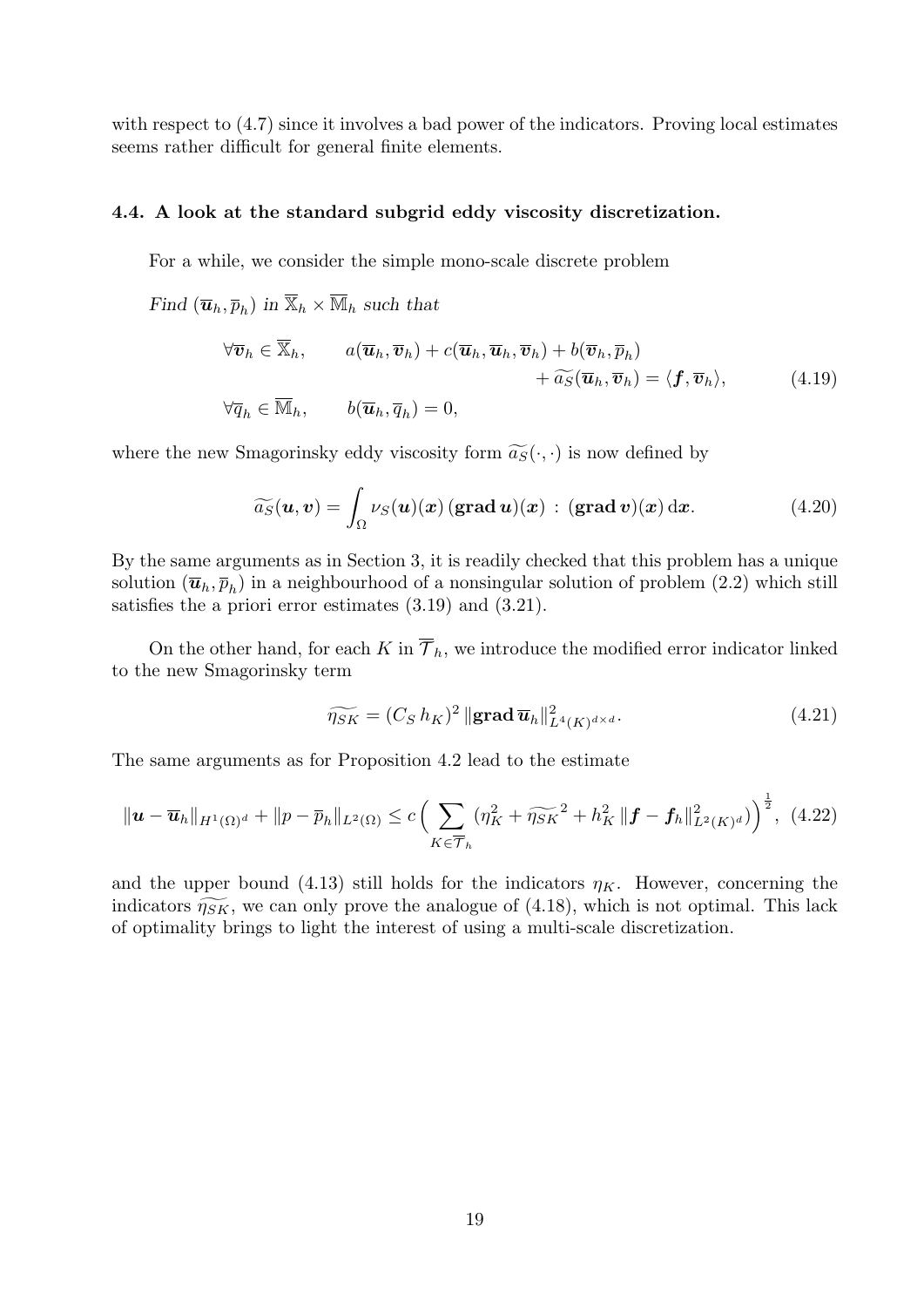#### 5. Numerical experiments.

The computations are performed with the code FreeFem++ due to Hecht and Pironneau [15]. We have decided here to work with the final spaces ssociated with Taylor–Hood finite elements, see [6, Chap. VI, Example 3.5] or [13, Chap. II, Sect. 4.2] for instance. More precisely, these spaces are defined by

$$
\overline{\mathbb{X}}_h = \{ \boldsymbol{v}_h \in H_0^1(\Omega)^d; \ \forall K \in \mathcal{T}_h, \ v_h|_K \in \mathcal{P}_2(K)^d \},\
$$
\n
$$
\overline{\mathbb{M}}_h = \{ q_h \in H^1(\Omega) \cap L_\circ^2(\Omega); \ \forall K \in \mathcal{T}_h, \ q_h|_K \in \mathcal{P}_1(K) \}.
$$
\n
$$
(5.1)
$$

Note that the space  $\overline{\mathbb{M}}_h$  coincides with the space  $\mathbb{M}_h^1$  defined in (3.3). Moreover it is wellknown that the inf-sup condition (3.1) holds for these spaces. We take the space  $\mathbb{X}_h$  equal to the space  $\mathbb{X}_h^1$  introduced in (3.2), namely

$$
\mathbb{X}_h = \left\{ \boldsymbol{v}_h \in H_0^1(\Omega)^d; \ \forall K \in \mathcal{T}_h, \ v_h|_K \in \mathcal{P}_1(K)^d \right\},\tag{5.2}
$$

and finally the operator  $\Pi_h$  equal to the Lagrange interpolation operator at all vertices of elements of  $\mathcal{T}_h$  which are not on the boundary  $\partial\Omega$  with values in  $\mathbb{X}_h$ . Nothing more is needed to implement the discrete problem (2.11).

As  $\mathbb{X}_h$  contains (in fact, is equal to) the space  $\mathbb{X}_h^1$ , owing to the error estimate (4.10) we only use the estimators  $\eta_K$  to perform the grid adaptations.

We have decided to present two numerical experiments. The first one deals with a flow with known smooth solution in order to test the efficiency of the error estimators  $\eta_K$ and the ability of the grid adaptation process to obtain accurate solutions with reduced computational time. The second one involves a more realistic case (the step flow) to check the ability of the grid adaptation process to accurately solve a flow with low smoothness at large Reynolds number. In both cases we consider laminar flows, the application to fully turbulent flows is in progress.

#### 5.1. Case of a given solution.

This test analyzes the efficiency of the error indicators  $\eta_K$  defined by (4.1). We check whether the error  $\|\boldsymbol{u} - \boldsymbol{u}_h\|_{H^1(\Omega)}$  is proportional to the Hilbertian sum of the indicators  $\sqrt{1/2}$ 

$$
\left(\sum_{K\in\mathcal{T}_h} \eta_K^2\right)^{1/2}
$$
 asymptotically as  $h \to 0$  for small values of the laminar diffusion  $\nu$ .

We consider the square domain  $\Omega = ]0, \pi[\times]0, \pi[$ , and the pair (velocity, pressure) given by

$$
\mathbf{u}(x,y) = (e^y \sin(x), -e^y \cos(x)), \qquad p(x,y) = e^{x+y} + x^2 + c,\tag{5.3}
$$

where the constant c is set to have a zero-mean pressure. The pair  $(u, p)$  is solution of the Navier-Stokes equations  $(2.1)$  with an appropriate r.h.s.  $f$  and non-homogeneous Dirichlet boundary conditions.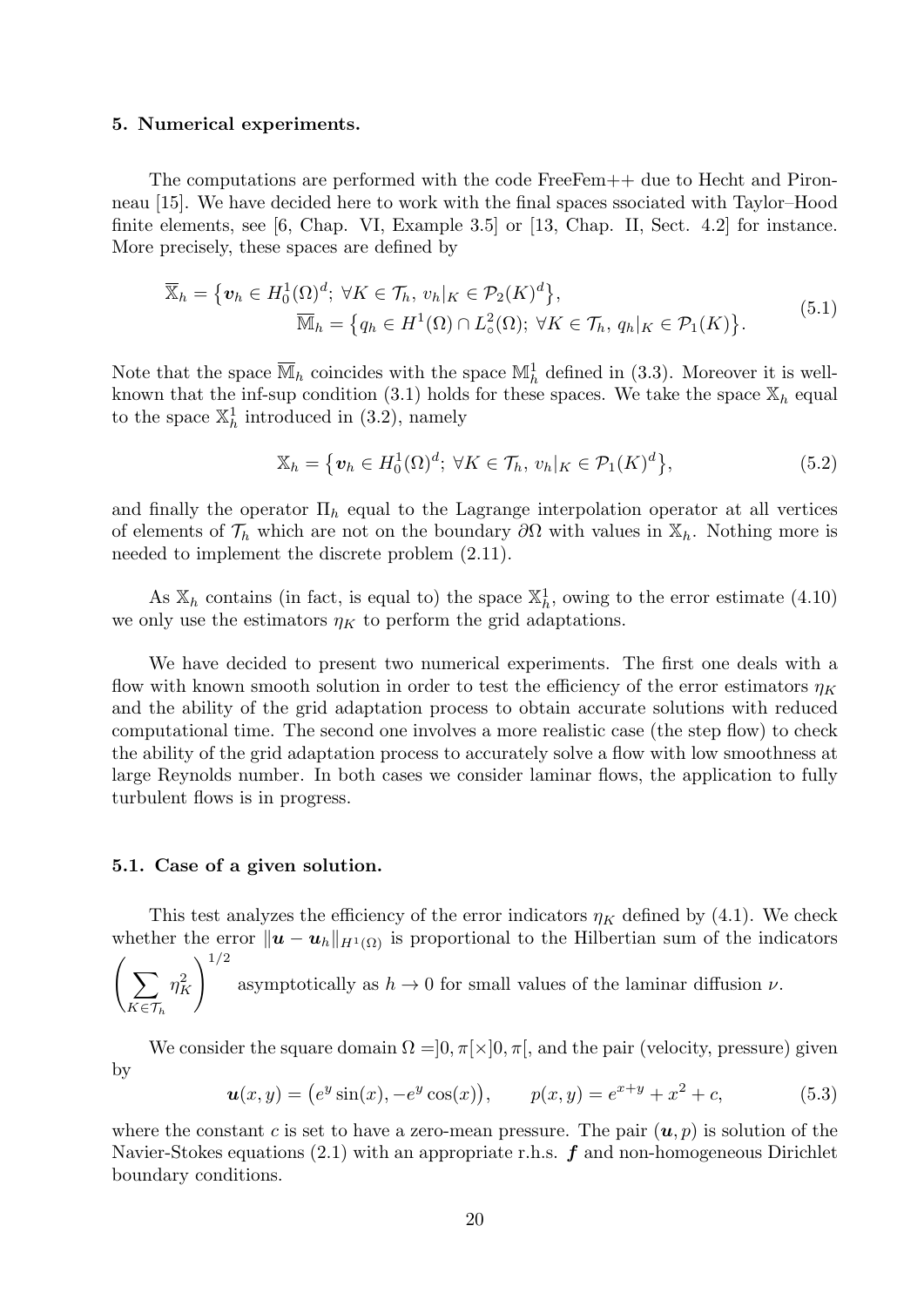The solution of the discrete problem (2.11) has been computed through a single fixed point iteration based upon linearization of this problem. This simple procedure converges without difficulty for all values of  $\nu$  tested,  $\nu = 10^{-1}$ ,  $\nu = 10^{-2}$ ,  $\nu = 10^{-3}$  and  $\nu = 2 \times 10^{-4}$ . The initialization is the solution of the Stokes problem with the same  $\nu$ . The procedure is assumed to have converged when the relative error between the  $L^2(\Omega)$ -norm of two consecutive iterates is smaller than  $10^{-8}$ . We have used non-structured meshes to avoid possible super-convergence effects.

We first check the efficiency of the error indicator by computing the efficiency index, i.e., the ratio of the relative error to the Hilbertian sum of the indicators. Tables 1 to 4 display these results corresponding to the four values of the Reynolds numbers, respectively, for increasing numbers of degrees of freedom.

| Degrees of freedom | <b>CPU</b> Time | Relative Error | Sum Indicators | Efficiency |
|--------------------|-----------------|----------------|----------------|------------|
| 1192               | 18.44           | 0.076481       | 19.4276        | 0.003937   |
| 4460               | 68.05           | 0.031235       | 4.04622        | 0.007720   |
| 9897               | 125.05          | 0.016780       | 1.931050       | 0.008690   |
| 17728              | 195.66          | 0.010158       | 1.030970       | 0.009853   |
| 27305              | 325.99          | 0.006380       | 0.641225       | 0.009950   |
| 39159              | 440.47          | 0.005159       | 0.479480       | 0.010761   |
| 52534              | 573.74          | 0.004103       | 0.368128       | 0.011147   |
| 68708              | 685.35          | 0.003551       | 0.293501       | 0.012100   |
| 85665              | 768.25          | 0.002753       | 0.241493       | 0.011398   |
| 108184             | 967.91          | 0.002078       | 0.183102       | 0.011347   |

**Table 1.** Efficiency for  $\nu = 10^{-1}$ 

| Degrees of freedom | <b>CPU</b> Time | Relative Error | Sum Indicators | Efficiency |
|--------------------|-----------------|----------------|----------------|------------|
| 1192               | 25.62           | 0.137147       | 23.2329        | 0.005903   |
| 4460               | 105.19          | 0.076050       | 5.269140       | 0.014433   |
| 9897               | 185.15          | 0.047807       | 2.853680       | 0.016753   |
| 17728              | 350.90          | 0.035531       | 1.781520       | 0.019944   |
| 27305              | 517.89          | 0.025477       | 1.169900       | 0.0217777  |
| 39159              | 696.21          | 0.020265       | 0.893653       | 0.022676   |
| 52534              | 1086.01         | 0.036521       | 1.454960       | 0.025101   |
| 68708              | 1123.8          | 0.014649       | 0.620200       | 0.023620   |
| 85665              | 1500.64         | 0.011526       | 0.491341       | 0.0234587  |
| 108184             | 1790.11         | 0.009919       | 0.423223       | 0.023437   |

**Table 2.** Efficiency for  $\nu = 10^{-2}$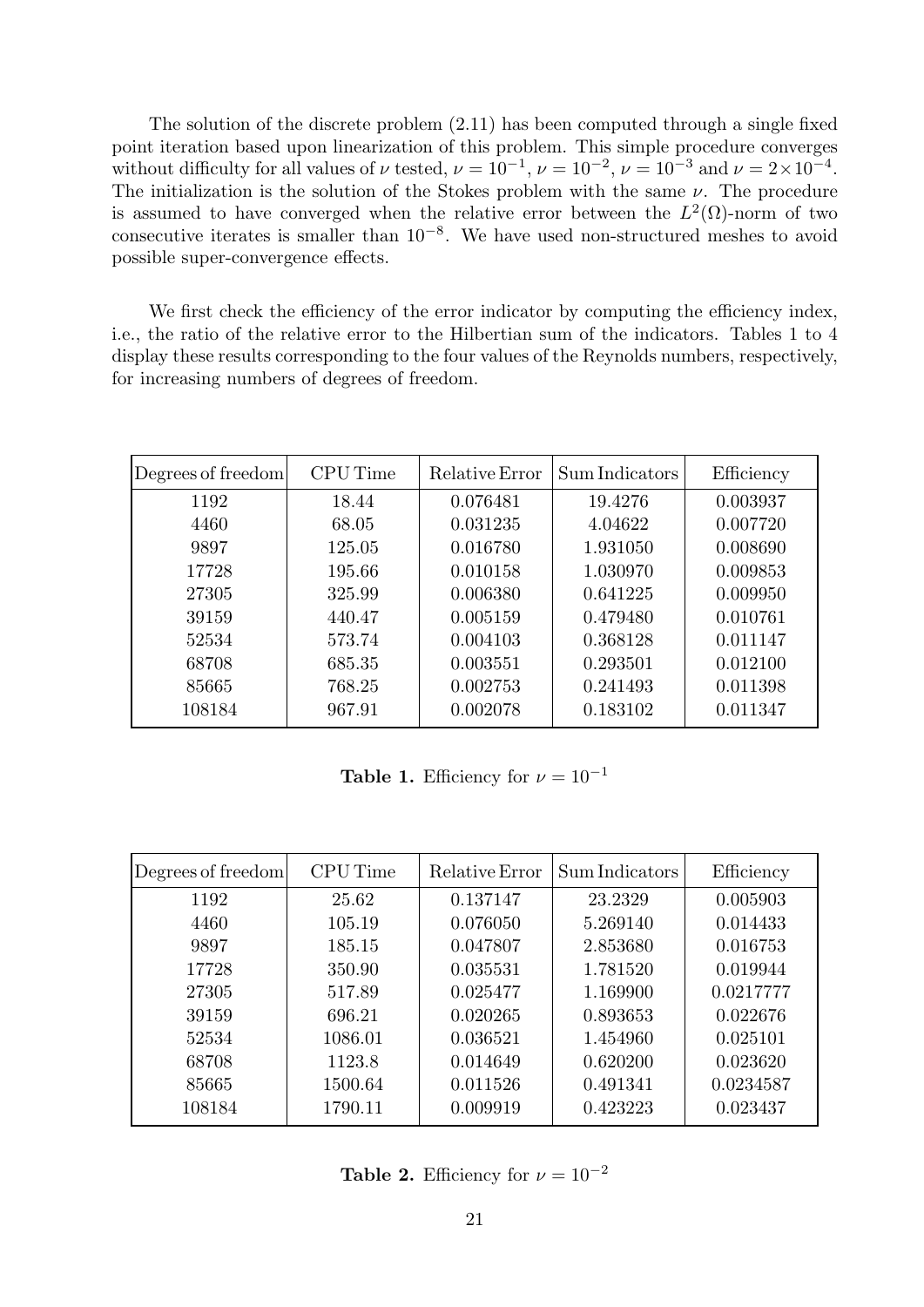| Degrees of freedom | <b>CPU</b> Time | Relative Error | Sum Indicators | Efficiency |
|--------------------|-----------------|----------------|----------------|------------|
| 1192               | 26.65           | 0.151984       | 23.9895        | 0.006335   |
| 4460               | 113.71          | 0.100590       | 5.990380       | 0.016792   |
| 9897               | 210.73          | 0.070909       | 3.692480       | 0.019204   |
| 17728              | 396.32          | 0.060863       | 2.759200       | 0.022058   |
| 27305              | 588.75          | 0.052434       | 2.190070       | 0.023942   |
| 39159              | 853.88          | 0.044483       | 1.791170       | 0.024835   |
| 52534              | 1086.01         | 0.036521       | 1.454960       | 0.025101   |
| 68708              | 1389.95         | 0.034326       | 1.351890       | 0.025391   |
| 85665              | 1864.85         | 0.028890       | 1.184070       | 0.024399   |
| 108184             | 2168.61         | 0.026960       | 1.063480       | 0.025350   |

Table 3. Efficiency for  $\nu = 10^{-3}$ 

| Degrees of freedom | <b>CPU</b> Time | Relative Error | Sum Indicators | Efficiency |
|--------------------|-----------------|----------------|----------------|------------|
| 1192               | 27.23           | 0.153598       | 24.0634        | 0.006383   |
| 4460               | 121.41          | 0.104726       | 6.089710       | 0.017197   |
| 9897               | 225.29          | 0.076238       | 3.858290       | 0.019759   |
| 17728              | 430.01          | 0.066984       | 2.968460       | 0.022565   |
| 27305              | 684.72          | 0.061366       | 2.504370       | 0.024504   |
| 39159              | 965.48          | 0.053840       | 2.197200       | 0.024504   |
| 52534              | 1366.51         | 0.046629       | 1.805160       | 0.025831   |
| 68708              | 1611.31         | 0.044679       | 1.716120       | 0.026035   |
| 85665              | 2248.91         | 0.040041       | 1.520500       | 0.026334   |
| 108184             | 2962.29         | 0.039491       | 1.580815       | 0.024981   |

Table 4. Efficiency for  $\nu = 2 \times 10^{-4}$ 

In all cases the efficiency index tends to a constant as the number of degrees of freedom increases. This is made apparent in Figure 1, that displays the efficiency index for all cases considered.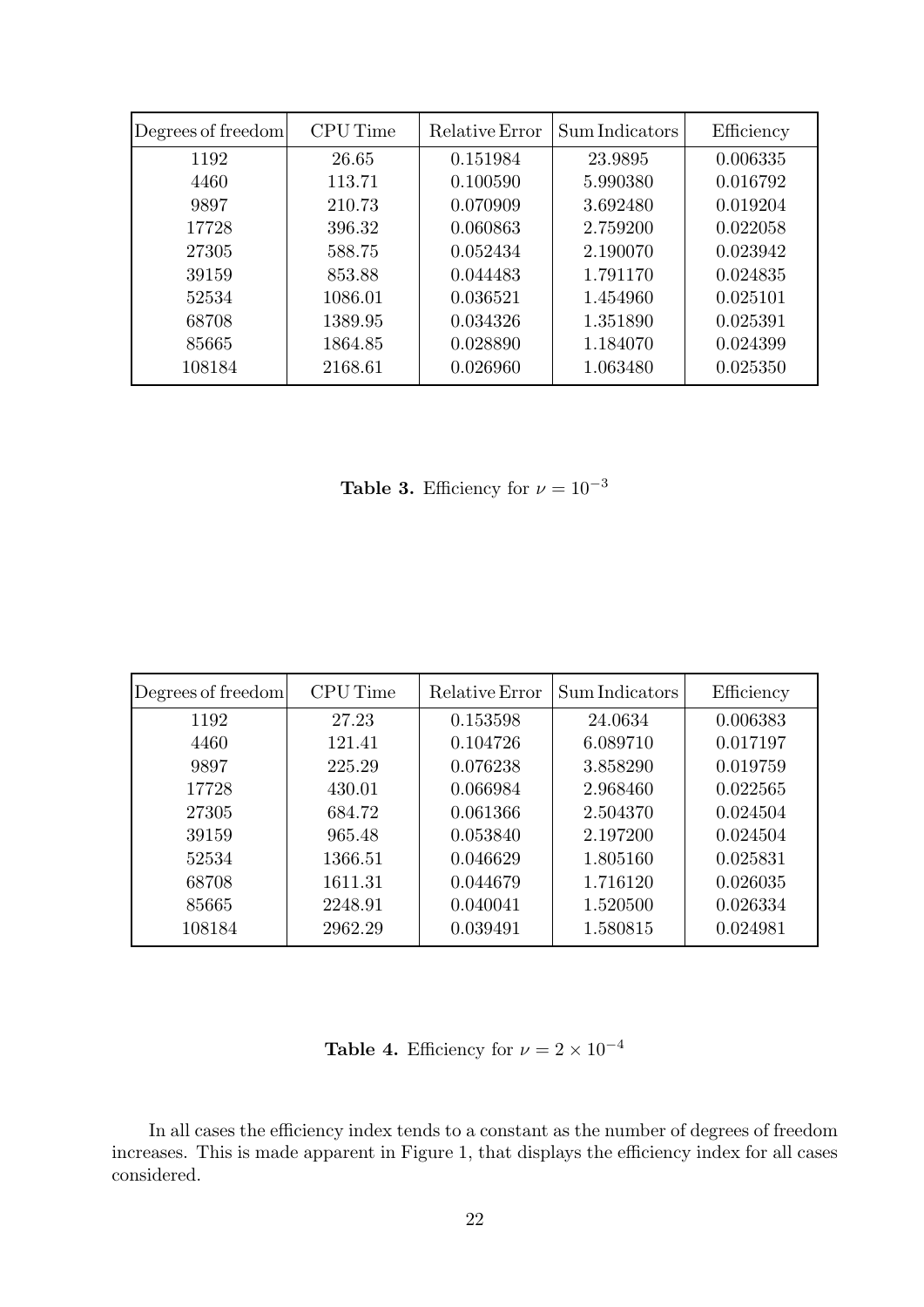

Figure 1. Efficiency of the indicators

| Re   | $\nu$        | Relative Error<br>(direct) | <b>CPU</b> Time<br>(direct) | Relative Error | <b>CPU</b> Time<br>$\ $ with adaptation $\ $ with adaptation $\ $ | Gain |
|------|--------------|----------------------------|-----------------------------|----------------|-------------------------------------------------------------------|------|
| 10   | $10^{-1}$    | 0.002078                   | 967.91                      | 0.001785       | 248.68                                                            | 3.9  |
| 100  | $10^{-2}$    | 0.020265                   | 696.21                      | 0.020538       | 311.16                                                            | 2.2  |
| 100  | $10^{-2}$    | 0.009919                   | 1790.11                     | 0.008803       | 469.35                                                            | 3.8  |
| 1000 | $10^{-3}$    | 0.036521                   | 1086.01                     | 0.037762       | 370.63                                                            | 2.9  |
| 1000 | $10^{-3}$    | 0.026960                   | 2168.61                     | 0.017130       | 1104                                                              | 2.0  |
| 5000 | $2\,10^{-4}$ | 0.046629                   | 1366.51                     | 0.04766        | 431.62                                                            | 3.2  |
| 5000 | $2\,10^{-4}$ | 0.039491                   | 2962.29                     | 0.028350       | 1548.02                                                           | 1.9  |

Table 5. Comparison of CPU times, direct versus adaptive solution

We also have compared the CPU time required to achieve an error below a certain tolerance for all considered Reynolds numbers, between the direct calculation in a fixed grid and the adaptive calculation. The results are displayed in Table 5. The CPU time gain ranges from 2 to 4, essentially depending on the number of grid adaptations required to achieve the prescribed tolerance.

# 5.2. A more realistic case.

In this test we analyze the performance of our adaptive strategy to solve a well known, but rather hard to solve, problem. This is the backward-facing step flow. This flows takes place in a non-convex domain, and consequently the velocity and pressure have a low accuracy. In this flow the challenge is to accurately compute the reattachment length, here denoted by  $x_1$ , which is the length of the main recirculating region behind the step. We refer to [1] and [10] for a more detailed description of the difficulties linked to this problem.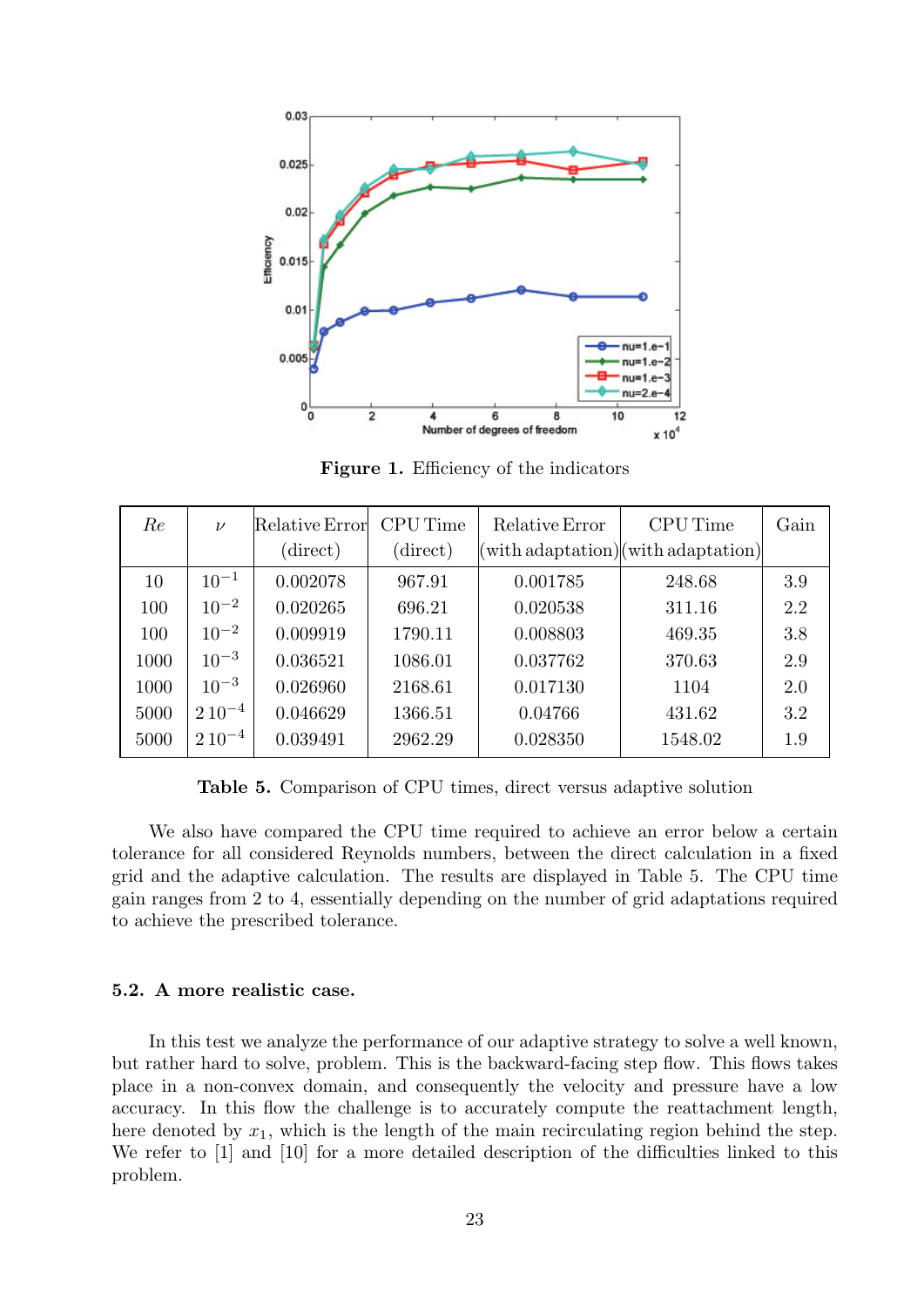The characteristics of the backward-facing step flow considered in this study are shown in Figure 2, where  $h_l = 5.2$ ,  $H = 10.1$ ,  $h = 4.9$ .



Figure 2. Geometric characteristics of backward-facing step problem

The Reynolds number is defined as  $Re = \frac{UD}{\mu}$  $\frac{y}{y}$ , where U is the inlet mean velocity or in other words two third of the maximum inlet velocity and  $D$  is the hydraulic diameter of the inlet channel  $D = 2h_l$ . To change the Reynolds number, we set the value of the laminar viscosity to  $\nu = 15$ , and we re-scale the inlet velocity profile.

| Re   | Our $x_1$        | Our $x_1$     | $\operatorname{Ref.} [1]$ |
|------|------------------|---------------|---------------------------|
|      | (without adapt.) | (with adapt.) | (experimental)            |
| 100  | 3.01114          | 3.00439       | 2.98                      |
| 300  | 6.38367          | 6.66069       | 6.66                      |
| 500  | 9.68886          | 9.91935       | 10.10                     |
| 1000 | 17.55904         | 17.70518      | 17.86                     |

Table 6. Comparison of reattachment points

The single fixed point iteration used in Section 5.1 fails here, even for moderate Reynolds numbers. Instead, we have used a Newton method with a continuation strategy with respect to the Reynolds number: The initialization to compute  $Re = 100$  is the solution for  $Re = 10$ , and so on for all values considered:  $Re = 100$ ,  $Re = 300$ ,  $Re = 500$  and  $Re = 1000$ . For larger values the flow becomes unsteady, up to  $Re \simeq 8.000$ , where the flow becomes fully turbulent.



**Figure 3.** Streamlines of the adaptive solution for  $Re = 1000$ 

The computation for non-adapted grids also uses a continuation strategy with respect to the Reynolds number, where the initialization for the current Reynolds number is the solution obtained with the adapted grid with the preceding Reynolds number. If instead of this initialization we use the solution with the non-adapted grid for the preceding Reynolds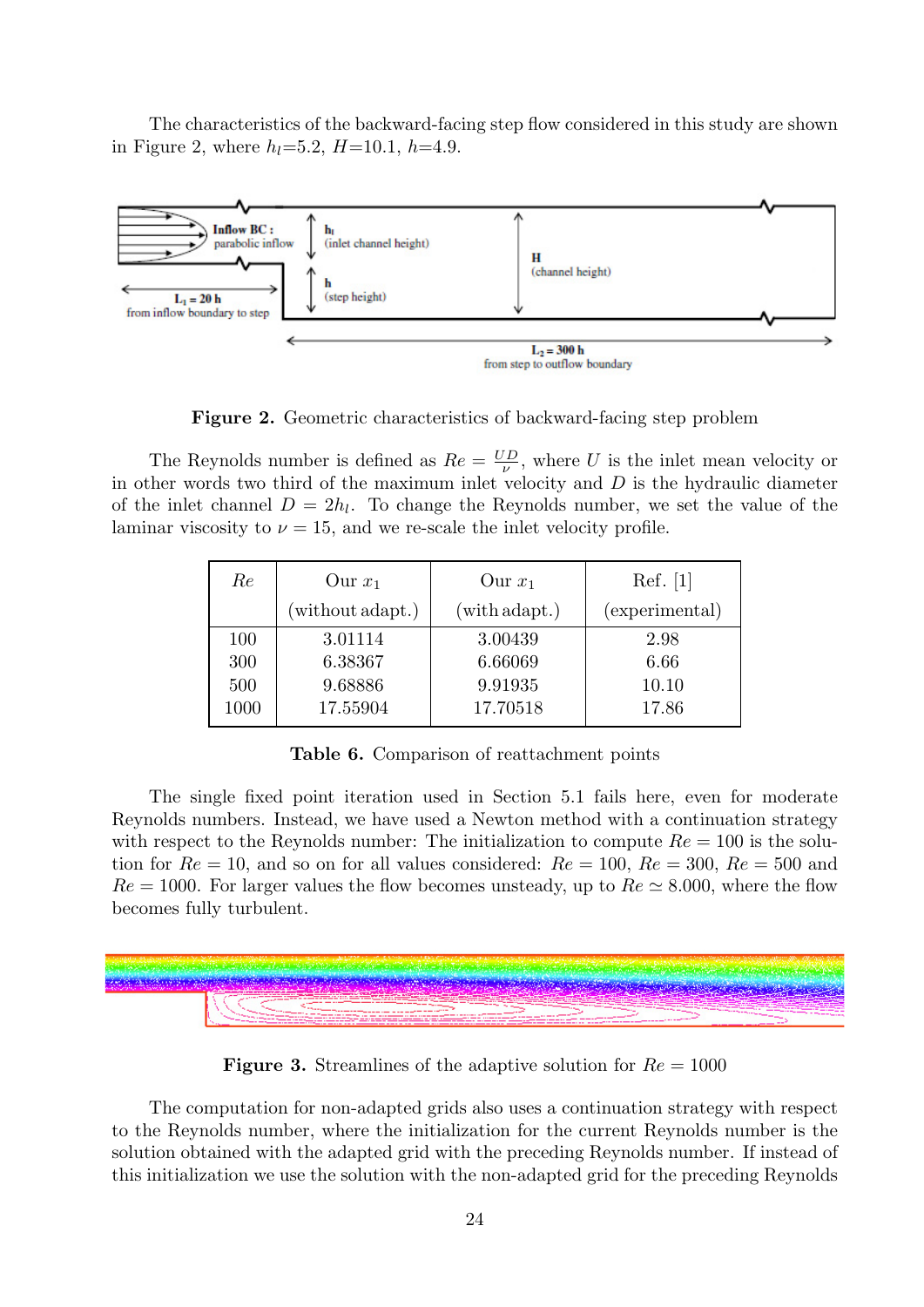number, the Newton's method does not converge. Then, the comparison of CPU times is not meaningful. Let us say, anyhow, that these times are similar, but the precision obtained with the adaptive procedure is better than the one obtained with the direct solution (see Table 6).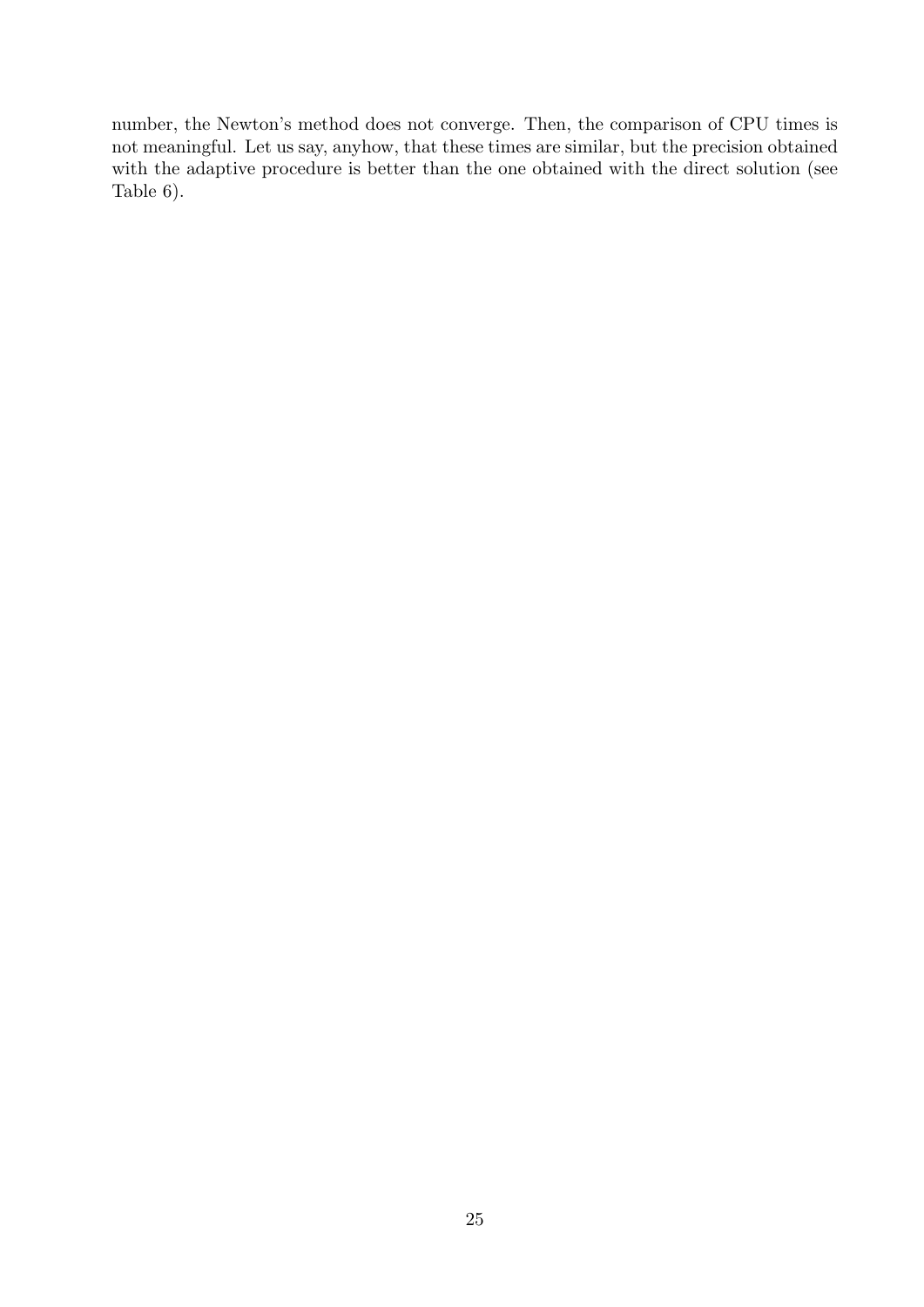#### References

- [1] B.F. Armaly, F. Durst, J.C.F. Pereira, D. Schöung Experimental and theoretical investigation of backward-facing step flow, J. Fluid. Mech 127 (1983), 473–496.
- [2] C. Bernardi, T. Chacón Rebollo, F. Hecht, R. Lewandowski Automatic insertion of a turbulence model in the finite element discretization of the Navier–Stokes equations, Math. Models and Methods in Applied Sciences 19 (2009), 1139–1183.
- [3] C. Bernardi, F. Coquel, P.-A. Raviart Automatic coupling and finite element discretization of the Navier–Stokes and heat equations, submitted.
- [4] C. Bernardi, Y. Maday, F. Rapetti Discrétisations variationnelles de problèmes aux limites elliptiques, Collection "Mathématiques et Applications" 45, Springer-Verlag (2004).
- [5] L.C. Berselli, T. Iliescu, W.J. Layton Mathematics of Large Eddy Simulation of Turbulent Flows, Springer (2006).
- [6] F. Brezzi, M. Fortin Mixed and Hybrid Finite Element Methods, Springer-Verlag (1991).
- [7] F. Brezzi, J. Rappaz, P.-A. Raviart Finite dimensional approximation of nonlinear problems, Part I: Branches of nonsingular solutions, Numer. Math. 36 (1980), 1–25.
- [8] T. Chacón Rebollo, R. Lewandowski Mathematical and Numerical Foundations of Turbulence Models and Applications, in preparation.
- [9] M. Dauge Stationary Stokes and Navier–Stokes systems on two- or three-dimensional domains with corners I, SIAM Journal on Mathematical Analysis 20 (1989), 74–97.
- [10] E. Erturk Numerical solutions of 2-D steady incompressible flow over a backward-facing step, Part I: High Reynolds number solutions, Computer & Fluids 37 (2008), 633–655.
- [11] M. Germano Differential filters for the large eddy numerical simulation of turbulent flows, Phys. Fluids 29(6) (1986), 1755–1757.
- [12] M. Germano Differential filters of elliptic type, Phys. Fluids 29(6) (1986), 1757–1758.
- [13] V. Girault, P.-A. Raviart Finite Element Methods for Navier–Stokes Equations, Theory and Algorithms, Springer–Verlag (1986).
- [14] P. Grisvard Elliptic Problems in Nonsmooth Domains, Pitman (1985).
- [15] F. Hecht, O. Pironneau FreeFem++, second edition, v 3.15, Universit´e Pierre et Marie Curie, Paris (2011), on the web at http://www.freefem.org/ff++/ftp/freefem++doc.pdf.
- [16] T. J. R. Hughes, G. Feijóo, L. Mazzei, J-B Quincy The variational multiscale method: a paradigm for computational mechanics. Comp. Meth. Appl. Mech. Enrgrg. 166 (1-2) (1998), 3–24.
- [17] T. J. R. Hughes, L. Mazzei, K. E. Jansen Large eddy simulation and the variational multiscale method, Comput. Vis. Sci. 3 (2000), 47–59.
- [18] T. J. R. Hughes, L. Mazzei, A. Oberai, A. Wray The multiscale formulation of large eddy simulation, Phys. Fluids 13(2) (2001), 505–512.
- [19] T. J. R. Hughes, A. Oberai, L. Mazzei Large eddy simulation of turbulent channel flows by the variational multiscale method, Fluids  $13(6)$  (2001), 1784–1799.
- [20] D. K. Lilly A proposed modification of the Germano subgrid closure method, Physics of Fluids A 4(3) (1992), 633–635.